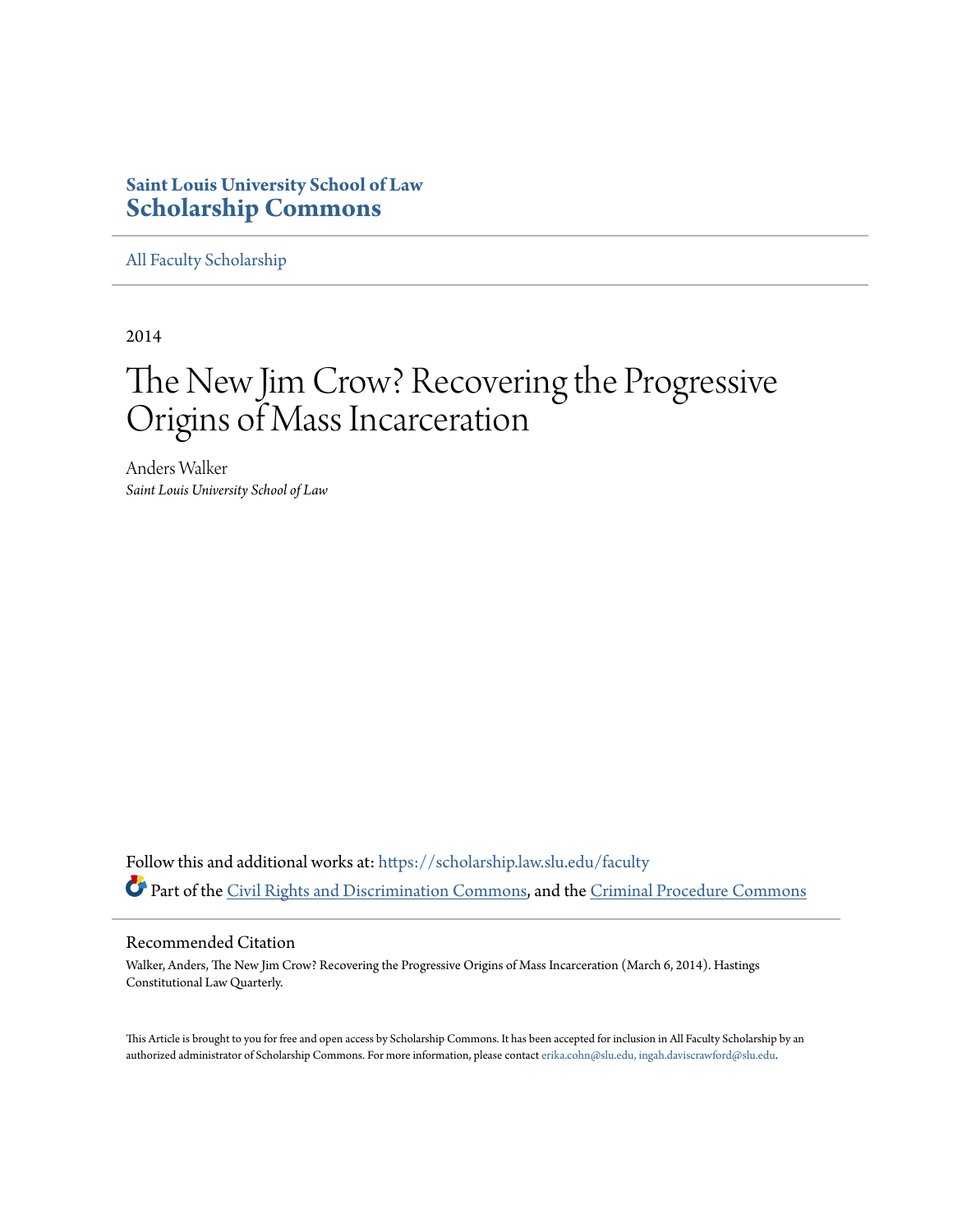## THE NEW JIM CROW? RECOVERING THE PROGRESSIVE ORIGINS OF MASS INCARCERATION

## ANDERS WALKER<sup>+</sup>

## TABLE OF CONTENTS

#### **ABSTRACT**

This article revisits the claim that mass incarceration constitutes a new form of racial segregation, or Jim Crow. Drawing from historical sources, it demonstrates that proponents of the analogy miss an important commonality between the two phenomena, namely the debt that each owe to progressive and/or liberal politics. Though generally associated with repression and discrimination, both Jim Crow and mass incarceration owe their existence in part to enlightened reforms aimed at promoting black interests, albeit with perverse results. Recognizing the aspirational origins of systematic discrimination marks an important facet of comprehending the persistence of racial inequality in the United States.

 Professor, Saint Louis University School of Law; PhD Yale University 2003, JD Duke University 1998, BA Wesleyan University 1994. I would like to thank Andrew Taslitz, Meghan Ryan, Tracey Meares, David Sklansky, Jeffrey Fagan, Devon Carbado, Christopher Slobogin, Darryl K. Brown, Kami Chavis Simmons, Scott Sundby, Arnold Loewy, Eric J. Miller, and Joel Goldstein for input on this piece. I would like to thank Michael Eberlee and Caroline Rutledge for research assistance.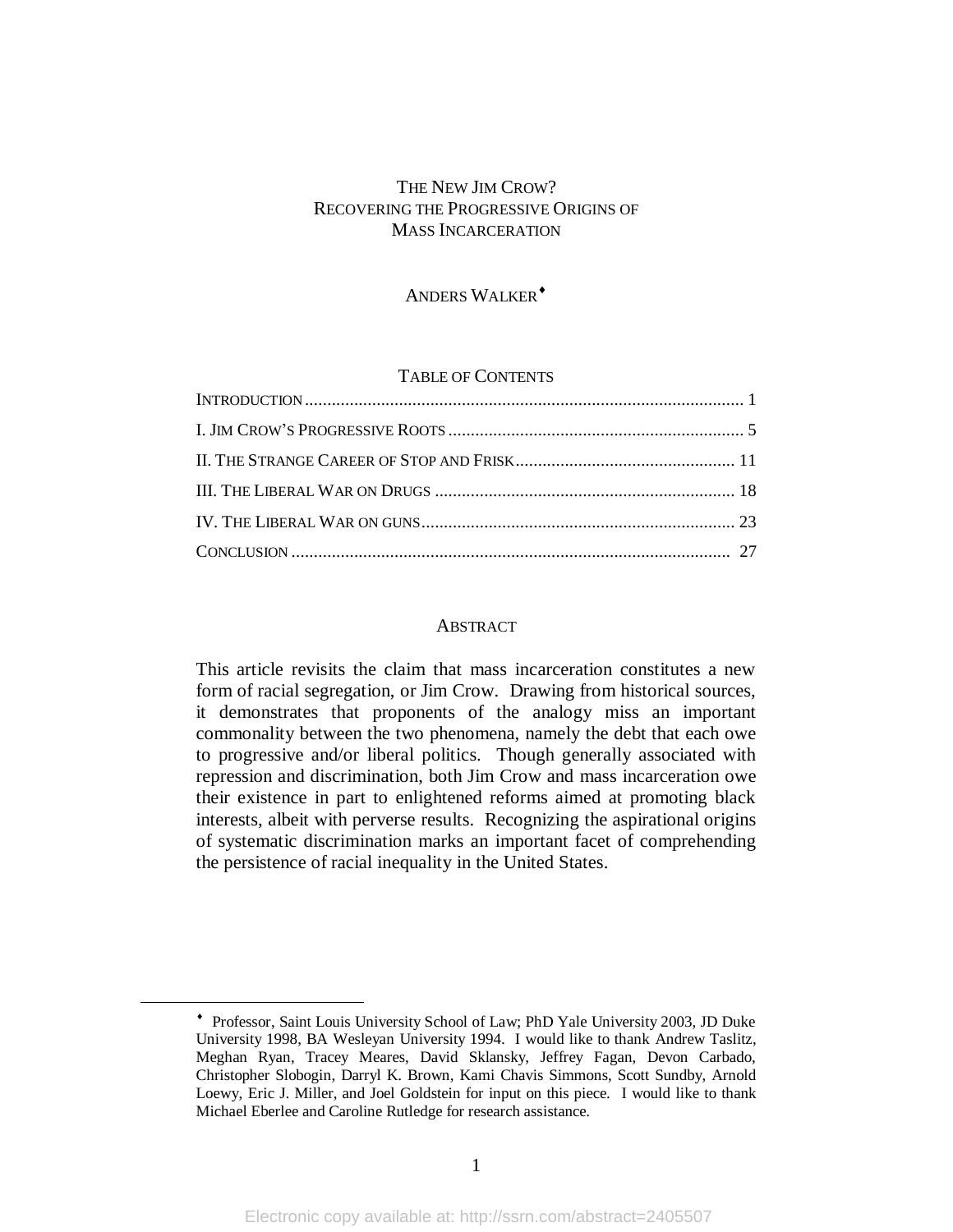## THE NEW JIM CROW? RECOVERING THE PROGRESSIVE ORIGINS OF MASS INCARCERATION

## ANDERS WALKER<sup>+</sup>

#### **INTRODUCTION**

Few issues of racial injustice eclipse the mass incarceration of African Americans in the United States.<sup>1</sup> According to the Pew Center on the States, one in nine black males between the ages of 20 and 34 is "behind bars," a staggering number that has prompted scholars to draw comparisons between black imprisonment today and the legal system of racial segregation, or Jim Crow, in the American South.<sup>2</sup> According to criminal law scholar Michelle Alexander, mass incarceration rivals and in some aspects even surpasses Jim Crow as a "racialized system of social control," condemning millions of blacks to a "hidden underworld of legalized discrimination and permanent social exclusion" in the twentyfirst century.<sup>3</sup> Junking the shibboleth that American racial politics have followed a line of "linear progress" over time, Alexander posits that "it is not at all obvious that it would be better to be incarcerated for life for a minor drug offense than to live with one's family, earning an honest wage under the Jim Crow regime."<sup>4</sup>

1 PEW CENTER ON THE STATES, ONE IN 100: BEHIND BARS IN AMERICA 3

Professor, Saint Louis University School of Law; PhD Yale University 2003, JD Duke University 1998, BA Wesleyan University 1994. I would like to thank Andrew Taslitz, Meghan Ryan, Tracey Meares, David Sklansky, Jeffrey Fagan, Devon Carbado, Christopher Slobogin, Darryl K. Brown, Kami Chavis Simmons, Scott Sundby, Arnold Loewy, Eric J. Miller, and Joel Goldstein for input on this piece. I would like to thank Michael Eberlee and Caroline Rutledge for research assistance.

<sup>(2008).</sup>MICHELLE ALEXANDER, THE NEW JIM CROW: MASS INCARCERATION IN THE AGE OF COLORBLINDNESS 8, 188 (2010); Carol S. Steiker, *Mass Incarceration: Causes, Consequences, and Exit Strategies* 9 OHIO ST. J. CRIM. L. 1 (2011); James Forman, Jr. *Racial Critiques of Mass Incarceration: Beyond the New Jim Crow,* 87 N.Y.U. L. REV. 21 (2012).

 $^2$  MICHELLE ALEXANDER, THE NEW JIM CROW: MASS INCARCERATION IN THE AGE OF COLORBLINDNESS 8, 188 (2010); Ira Glasser, *American Drug Laws: The New Jim Crow,* 63 ALB. L. REV. 703, 723 (2000); James Forman, Jr. *Racial Critiques of Mass* 

*Incarceration: Beyond the New Jim Crow,* 87 N.Y.U. L. REV. 21 (2012); Loïc Wacquant, *From Slavery to Mass Incarceration,* 13 NEW LEFT REVIEW 41 (2002); Carol S. Steiker, *Mass Incarceration: Causes, Consequences, and Exit Strategies,* 9 OHIO ST. J. CRIM. L. 1 (2011); PEW CENTER ON THE STATES, ONE IN 100: BEHIND BARS IN AMERICA 3 (2008). <sup>33</sup> MICHELLE ALEXANDER, THE NEW JIM CROW: MASS INCARCERATION IN THE AGE OF COLORBLINDNESS 13 (2010).

<sup>4</sup> MICHELLE ALEXANDER, THE NEW JIM CROW: MASS INCARCERATION IN THE AGE OF COLORBLINDNESS 22 (2010).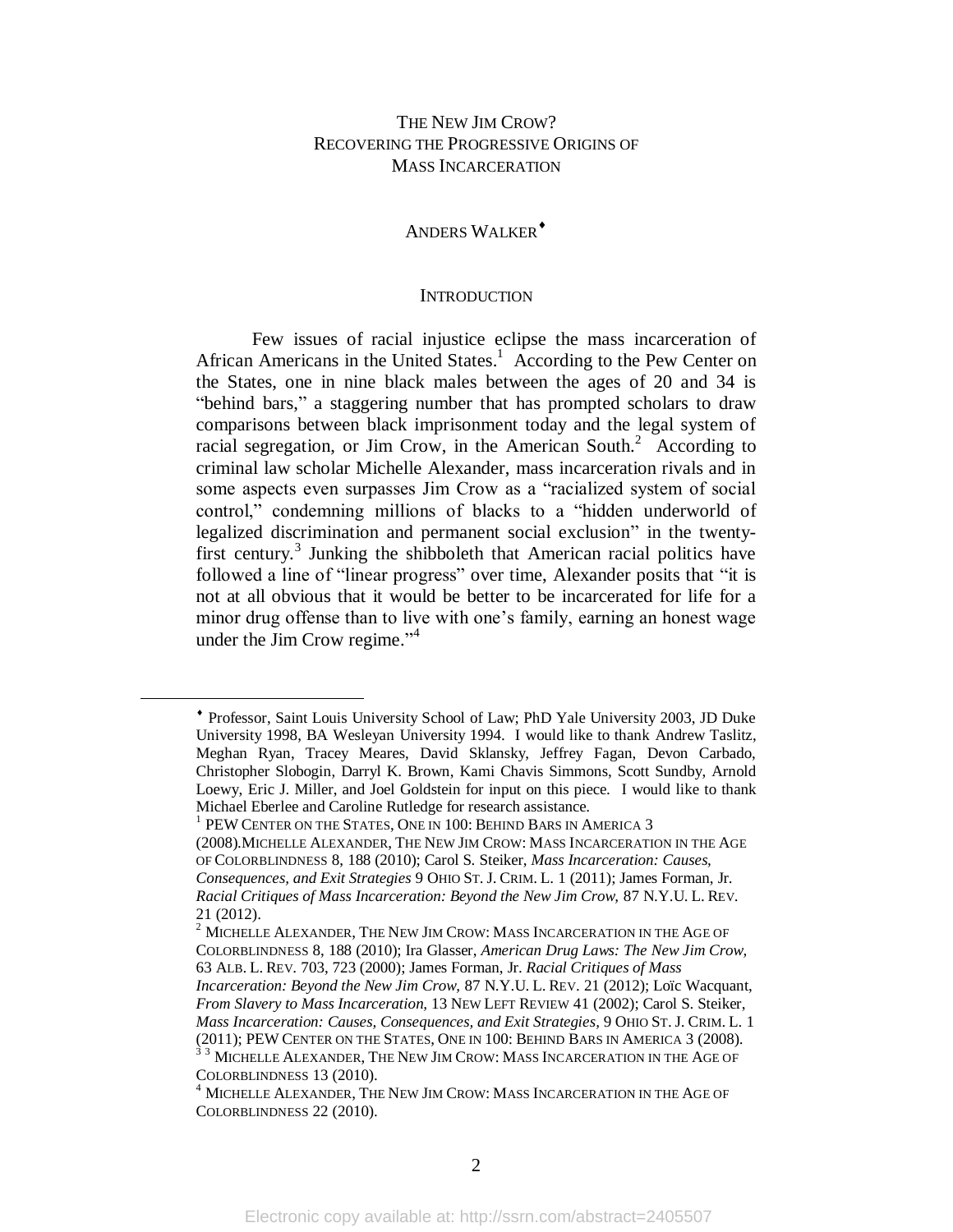Others disagree. According to civil rights scholar James Forman Jr., the Jim Crow analogy "oversimplifies the origins of mass incarceration," meanwhile "diminish[ing] our understanding of the particular harms associated with the Old Jim Crow."<sup>5</sup> Forman explains how African Americans themselves endorsed "punitive" anti-crime measures in the 1970s and 80s, how violent crime played a role in the incarceration story, and how black imprisonment disproportionately impacts the black poor.<sup>6</sup> Further, Forman notes that analogies between mass incarceration and Jim Crow tend to de-emphasize the "brutal, unremitting violence upon which Jim Crow depended."<sup>7</sup>

Though Forman is right to underscore important differences between mass incarceration and Jim Crow, he occludes one important commonality between the two legal formations, a commonality that bolsters Michelle Alexander's thesis, though not in the way she describes. As this Article shall demonstrate, both Jim Crow and mass incarceration emerged not simply out of a tendency towards "unremitting violence," racial extremism, or conservative "backlash," but progressive politics.<sup>8</sup> To demonstrate, this Article will proceed in four parts. Part I recovers the moderate origins of the old Jim Crow, showing how progressive reformers in the American South couched racial segregation and disfranchisement in the rhetoric of reducing political corruption, preventing crime, and providing blacks with important public accommodations. Part II shows how similarly aspirational impulses helped to lay the foundations for mass incarceration, recovering the Supreme Court's efforts to improve police procedure in the 1960s, particularly its inadvertent contribution to the rise of aggressive, constitutionally protected strategies of stop and frisk. Part III recovers the role of moderate politics in the rise of mass incarceration, focusing on liberal support for the War on Drugs, meanwhile comparing that support to moderate endorsements of Jim Crow laws in the turn-ofthe-century South. Finally, Part IV extends the analogy to gun control, showing how federal gun laws popular among liberals have contributed to the "entrapment" of black defendants in several midwestern states.

The road to prison, this Article concludes, has consistently been paved with good intentions, progressive efforts at reform that have sought to ameliorate racial injustice and reduce racial tension, albeit with perverse results. Progressivism here defined includes turn-of-the-century progressives who worked to ameliorate tensions between rich and poor, as well as progressive-minded liberals in the 1960s, 70s, and 80s; in essence

<sup>5</sup> James Forman, Jr. *Racial Critiques of Mass Incarceration: Beyond the New Jim Crow,* 87 N.Y.U. L. REV. 23 (2012).

<sup>6</sup> James Forman, Jr. *Racial Critiques of Mass Incarceration: Beyond the New Jim Crow,* 87 N.Y.U. L. REV. 56, 57-58 (2012).

<sup>7</sup> James Forman, Jr. *Racial Critiques of Mass Incarceration: Beyond the New Jim Crow,* 87 N.Y.U. L. REV. 56, 57-58 (2012).

<sup>8</sup> MICHELLE ALEXANDER, THE NEW JIM CROW: MASS INCARCERATION IN THE AGE OF COLORBLINDNESS 22 (2010); James Forman, Jr. *Racial Critiques of Mass Incarceration: Beyond the New Jim Crow,* 87 N.Y.U. L. REV. 56, 57-58 (2012).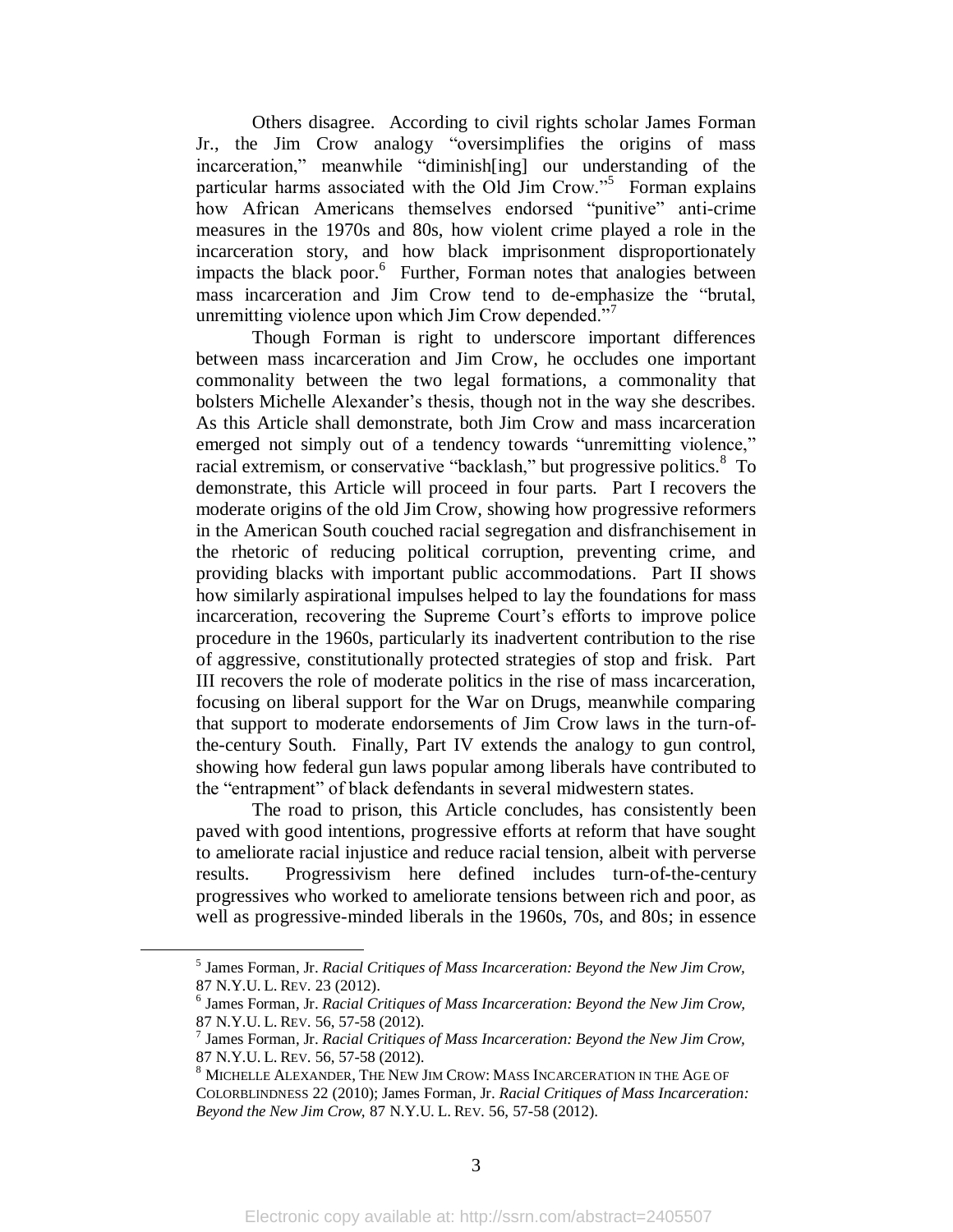political actors who acted out of a genuine interest in helping the dispossessed, meanwhile failing to anticipate the evils of their policy decisions. 9 Recognizing this is important, both for understanding the rise of "racialized systems of social control," and for comprehending racism itself.<sup>10</sup> Though Alexander is not wrong to flag the dangers of backlash, class politics, and extremism, her account creates the false impression that the political sources of racial inequality are always the product of relatively simple, even formulaic political patterns; the rich dividing the poor along racial lines, for example, or whites simply legislating their prejudice into law. Sadly, the reality is more complex. As this article shall demonstrate, neither the old nor the new Jim Crow emerged simply because white elites "appeal[ed] to the racism and vulnerability of lowerclass whites," as Alexander claims.<sup>11</sup> Nor did racial segregation or mass incarceration emerge simply because of "racial indifference," a concept that Alexander defines as "a lack of compassion and caring about race and racial groups."<sup>12</sup> On the contrary, racialized systems of social control derive their strength from a convergence of interests – to borrow from Derrick Bell – including commendable aims like fighting corruption, promoting peace, and protecting life.<sup>13</sup> Indeed, critical to understanding "how racial oppression actually works" is close attention to the manner in which the evils of oppression stem not simply from animus or indifference but also from the deliberate pursuit of the collective good. $^{14}$ 

<sup>9</sup> ANDERS WALKER, THE GHOST OF JIM CROW: HOW SOUTHERN MODERATES USED *BROWN V. BOARD OF EDUCATION* TO STALL CIVIL RIGHTS 8 (2009).

<sup>&</sup>lt;sup>10</sup> MICHELLE ALEXANDER, THE NEW JIM CROW: MASS INCARCERATION IN THE AGE OF COLORBLINDNESS 173 (2010).

<sup>&</sup>lt;sup>11</sup> MICHELLE ALEXANDER, THE NEW JIM CROW: MASS INCARCERATION IN THE AGE OF COLORBLINDNESS 16 (2010).

<sup>&</sup>lt;sup>12</sup> MICHELLE ALEXANDER, THE NEW JIM CROW: MASS INCARCERATION IN THE AGE OF COLORBLINDNESS 203 (2010).

 $13$  I borrow the notion of interest convergence from Derrick Bell. Though Bell used the term to explain why states move to protect the rights of minorities, I argue that it also applies to state campaigns that hurt minorities. See Derrick Bell, *Brown v. Board of Education and the Interest-Convergence Dilemma,* 93 HARVARD L. REV. 518 (1980). <sup>14</sup> MICHELLE ALEXANDER, THE NEW JIM CROW: MASS INCARCERATION IN THE AGE OF COLORBLINDNESS 183 (2010). As employed here, aspirational racism refers to policies that advance the interests of a particular racial group, either by improving its health, advancing its ideals, or protecting it from perceived threats. It is therefore related to what Michel Foucault termed "biopolitics" namely a configuration of power around the preservation and promotion of life, a "formative," "ordering mechanism[]"harnessed to "varied progressive projects." *See, e.g.* ANN LAURA STOLER, RACE AND THE EDUCATION OF DESIRE: FOUCAULT'S HISTORY OF SEXUALITY AND THE COLONIAL ORDER OF THINGS 9 (1995). *See also* Simona Forti, *The Biopolitics of Souls: Racism, Nazism, and Plato* 34 POLITICAL THEORY 9 (2006) (discussing racism as an embodiment of metaphysical ideals). For southern historians who argue that aspirational rhetoric operated essentially as a ruse for rationalizing oppression, *see* C. VANN WOODWARD, THE STRANGE CAREER OF JIM CROW (3<sup>rd</sup> ed. 1974); J. MORGAN KOUSSER, THE SHAPING OF SOUTHERN POLITICS: SUFFRAGE RESTRICTION AND THE ESTABLISHMENT OF THE ONE-PARTY SOUTH, 1880- 1910 (1974); JOEL WILLIAMSON, THE CRUCIBLE OF RACE: BLACK-WHITE RELATIONS IN THE AMERICAN SOUTH SINCE EMANCIPATION (1984); GLENDA ELIZABETH GILMORE,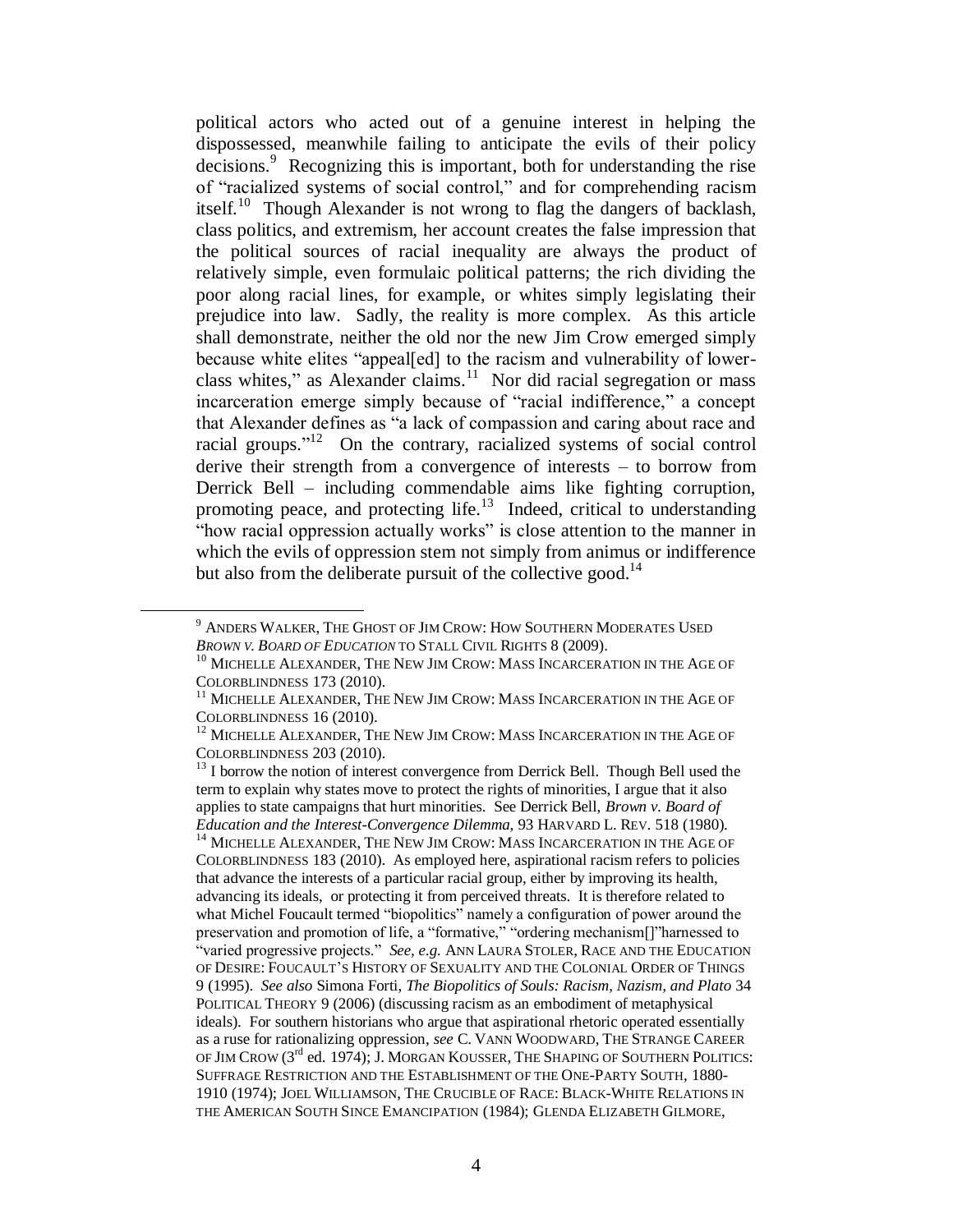## I. JIM CROW'S PROGRESSIVE ROOTS

To fully comprehend the analogy between mass incarceration and Jim Crow, it is helpful to flag Michelle Alexander's particular notion of social control. According to Alexander, racial segregation and mass incarceration both embody/ied "racialized" systems of "social control" that in turn foster/ed a "racial caste system," a term that Alexander defines loosely to mean any system that locks "a stigmatized racial group" "into an inferior position by law and custom," regardless of whether those laws and customs derive from direct racial animus or "indifference."<sup>15</sup> Though mass incarceration differs from the "old" Jim Crow in that it does not rely on overt racial classifications, the overall impact of America's criminal justice system on black felons, argues Alexander, nevertheless bears striking similarities to the impact that segregation had on African Americans in the pre-*Brown* South, including "disfranchisement," "exclusion from juries," "racial segregation," and the perpetuation of "racial stigma."<sup>16</sup> To document the manner in which such burdens are tied to criminal justice, Alexander expands her notion of mass incarceration to include "the larger web of laws, rules, policies, and customs that control those labeled criminals both in and out of prison," allowing her to bring in thousands of African Americans who leave prison each year only to "enter a hidden underworld of legalized discrimination and permanent social exclusion."<sup>17</sup>

The idea of exclusion plays a prominent role in Alexander's thesis, tying her into a much larger historiography of Jim Crow segregation, one that casts doubt on the causal elements of her argument. 18 To demonstrate, this section will place Alexander's thesis within the larger context of Jim Crow historiography, showing how it would be better served by adopting a more nuanced attention to historian C. Vann Woodward, and to his critics. As we shall see, the notion that white "conservatives" simply offered the white poor a "racial bribe" misses much of Woodward's own story, in particular the role that progressive rhetoric played in black disfranchisement and segregation.<sup>19</sup>

GENDER AND JIM CROW: WOMEN AND THE POLITICS OF WHITE SUPREMACY IN NORTH CAROLINA, 1896-1920 (1996).

 $^{15}$  MICHELLE ALEXANDER, THE NEW JIM CROW: MASS INCARCERATION IN THE AGE OF COLORBLINDNESS 12, 203 (2010).

 $^{16}$  MICHELLE ALEXANDER, THE NEW JIM CROW: MASS INCARCERATION IN THE AGE OF COLORBLINDNESS 192, 193, 197 (2010).

<sup>&</sup>lt;sup>17</sup> MICHELLE ALEXANDER, THE NEW JIM CROW: MASS INCARCERATION IN THE AGE OF COLORBLINDNESS 13 (2010).

<sup>18</sup> *See e.g.,* Howard Rabinowitz, *From Exclusion to Segregation: Southern Race Relations, 1865-1890,* 63 JOURNAL OF AMERICAN HISTORY 325 (1976).

<sup>&</sup>lt;sup>19</sup> MICHELLE ALEXANDER, THE NEW JIM CROW: MASS INCARCERATION IN THE AGE OF COLORBLINDNESS 34 (2010). For the Woodward thesis, see C. VANN WOODWARD, THE STRANGE CAREER OF JIM CROW 50 (3<sup>rd</sup> ed. 1974).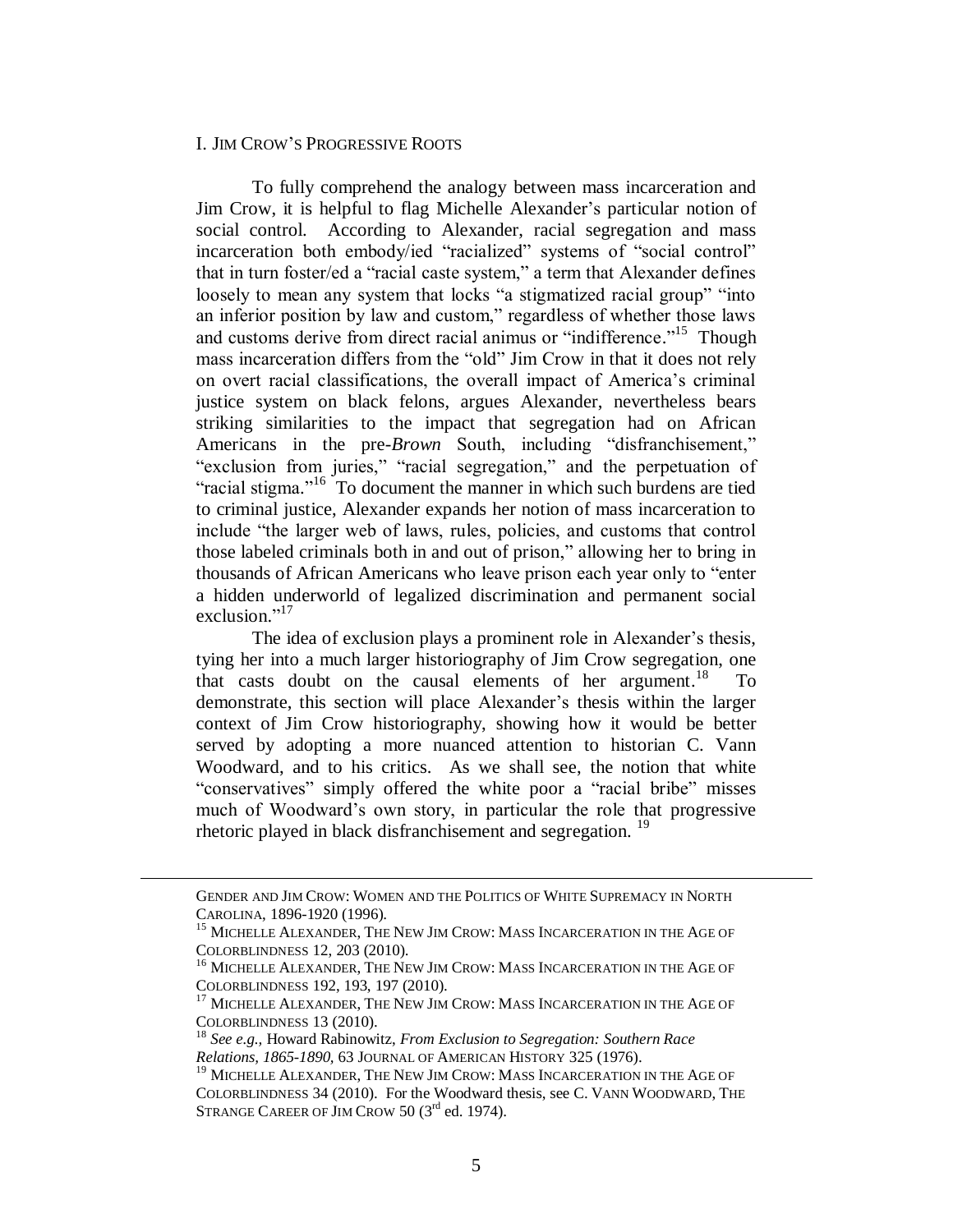Long before offering poor whites a racial "bribe," southern conservatives had themselves relied on black voters to bolster their power from the end of Reconstruction through the  $1880s$ .<sup>20</sup> By the 1890s, however, an economic depression realigned black interests, pushing African Americans to favor white "radicals," or Populists, who sought to forge a "pragmatic alliance" across racial lines and against economic elites.<sup>21</sup> Rather than "bribe" poor whites, those elites "bought" and "intimidated" black voters into supporting them; undercutting populist hopes of interracial reform.<sup>22</sup> As populism collapsed, argues Woodward, conservatives worked diligently to rework southern politics, assuaging radical anger at their own manipulation of black votes by calling for "disfranchisement of the Negro," both as a "guarantee" that "white factions" would not rally black support "in the future" and also as a "progressive" measure aimed at halting political corruption. $^{23}$ 

This last point is significant. Though Woodward places ultimate responsibility for the rise of Jim Crow on the shoulders of extremists, he concedes that calls for black disfranchisement struck many at the time as a "progressive" reform that challenged conservative interests, even as it promised to clean up southern politics.<sup>24</sup> As Woodward explains it, "the typical progressive reformer rode to power in the South on a disfranchising or white-supremacy movement."<sup>25</sup> This was true in Georgia, North Carolina, Virginia, and other states, so much so that "[r]acism was conceived by some as the very foundation of southern progressivism."<sup>26</sup>

That racism could be progressive sounds alien to us today. However, the racism that moved white voters to endorse Jim Crow in the South in the 1890s was deeply intertwined with aspirational ideals, not just clean government but other noble goals as well, like fighting crime. No historian demonstrates this more starkly than Glenda Elizabeth Gilmore.<sup>27</sup> Focusing on North Carolina, Gilmore shows how a cadre of "young" business-minded, "New White Men" sought power not only by employing the progressive rhetoric of reducing corruption in government, but also by emphasizing "safety of the home."<sup>28</sup> One such progressive, North

 $^{20}$  C. VANN WOODWARD, THE STRANGE CAREER OF JIM CROW 75-76 (3<sup>rd</sup> ed. 1974).

<sup>&</sup>lt;sup>21</sup> C. VANN WOODWARD, THE STRANGE CAREER OF JIM CROW 91, 45 ( $3<sup>rd</sup>$  ed. 1974). As radical Populist Tom Watson of Georgia put it, "[y]ou are made to hate each other because upon that hatred is rested the keystone of the arch of financial despotism which enslaves you both." C. VANN WOODWARD, THE STRANGE CAREER OF JIM CROW 62-3  $(3^{rd}$  ed. 1974).

 $^{22}$  C. Vann Woodward, The Strange Career of Jim Crow 79 (3 $^{\rm rd}$  ed. 1974).

<sup>&</sup>lt;sup>23</sup> C. VANN WOODWARD, THE STRANGE CAREER OF JIM CROW 83  $(3<sup>rd</sup>$  ed. 1974).

<sup>&</sup>lt;sup>24</sup> C. VANN WOODWARD, THE STRANGE CAREER OF JIM CROW 83 ( $3<sup>rd</sup>$  ed. 1974).

<sup>&</sup>lt;sup>25</sup> C. VANN WOODWARD, THE STRANGE CAREER OF JIM CROW 91  $(3^{\text{rd}}$  ed. 1974).

<sup>&</sup>lt;sup>26</sup> C. VANN WOODWARD, THE STRANGE CAREER OF JIM CROW 91 ( $3<sup>rd</sup>$  ed. 1974).

 $^{27}$  GLENDA ELIZABETH GILMORE, GENDER  $\&$  JIM CROW: WOMEN AND THE POLITICS OF WHITE SUPREMACY IN NORTH CAROLINA, 1896-1920 (1996).

 $^{28}$  GLENDA ELIZABETH GILMORE, GENDER  $\&$  JIM Crow: Women and the Politics of WHITE SUPREMACY IN NORTH CAROLINA, 1896-1920 66, 85, 93 (1996).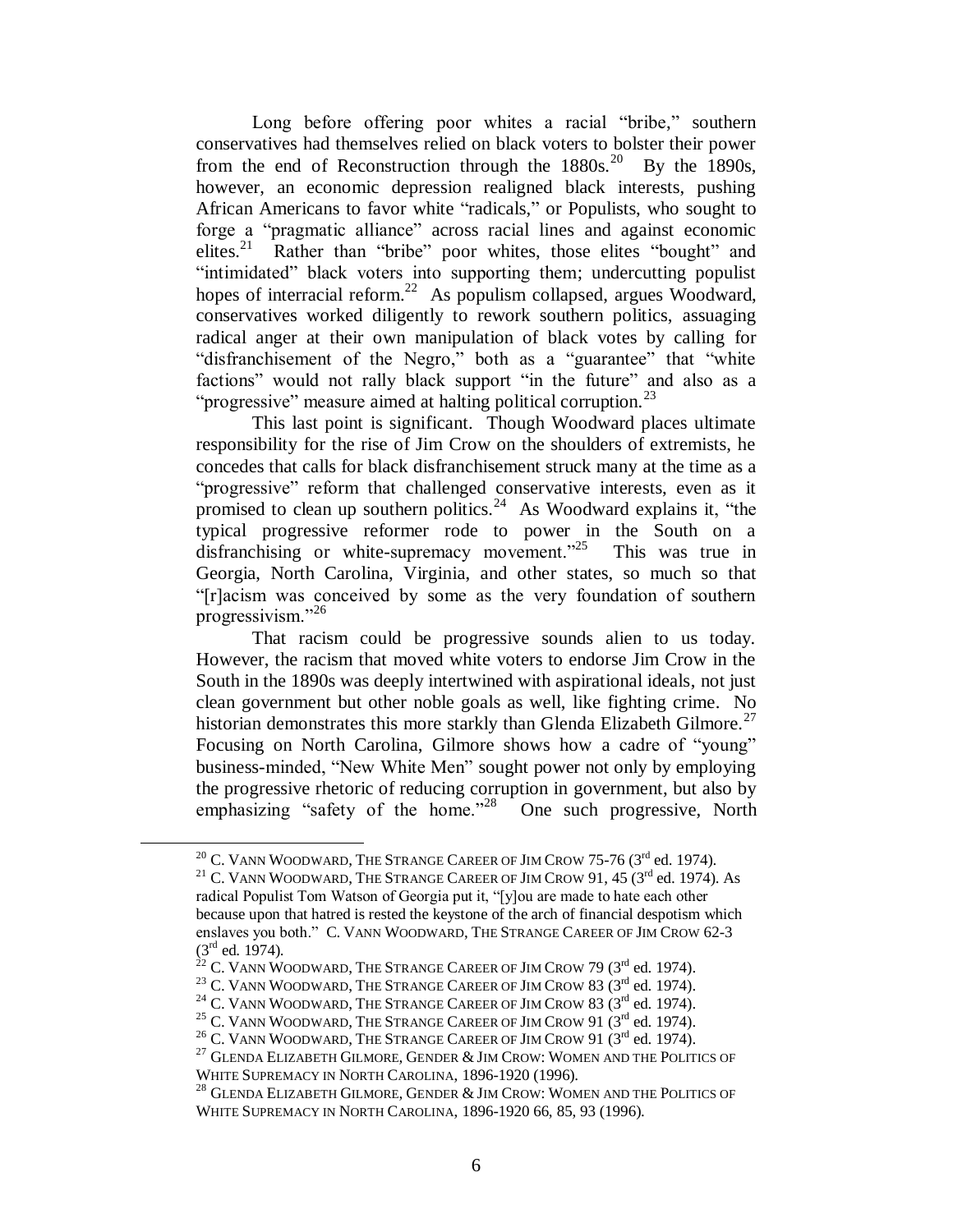Carolina governor Charles Brantley Aycock, "exaggerated a series of sex crimes and allegations in order to strike terror into the hearts of white voters," reframing segregation and disfranchisement as critical to the protection of white women.<sup>29</sup> Though Aycock and his "New White" conspirators knew such claims to be false, the extensive efforts they took to manufacture a "rape scare" suggest that average white voters in the state were unwilling to subordinate blacks without a pressing moral rationale: eliminating sexual crime.<sup>30</sup> Here, the fact that Aycock manipulated progressive anti-crime rhetoric underscores the salience of that rhetoric to the institutionalization of Jim Crow; whether its proponents believed it or not $^{31}$ 

And Aycock did not stop there. In a move that was even more "progressive," he endorsed segregation as a means not of subordinating blacks but preserving for them a base level of social services, including education.<sup>32</sup> As Aycock explained it, Jim Crow saved African Americans from an even worse fate than being relegated to separate, inferior accommodations: the possibility that they might be denied all public accommodations, a condition that historian Howard Rabinowitz has termed "exclusion."<sup>33</sup> According to Rabinowitz, even worse fates could have befallen blacks than segregation and disfranchisement, including not just a blanket prohibition against all public services for blacks, but forced removal from the South, even genocide.<sup>34</sup> Radical leaders like South Carolina Governor "Pitchfork" Ben Tillman called for precisely such an outcome, promising white voters in 1898 that African Americans needed to either "remain subordinate or be exterminated."<sup>35</sup> Meanwhile, others declared removal to be the key. According to South Carolina Senator Matthew Calbraith Butler, for example, the United States government should provide a place of emigration for blacks where African Americans could "work out their own destiny."<sup>36</sup> Popular author and Thomas Dixon agreed, pushing for the colonization of blacks back to Africa.<sup>37</sup>

 $^{29}$  GLENDA ELIZABETH GILMORE, GENDER  $\&$  JIM CROW: WOMEN AND THE POLITICS OF WHITE SUPREMACY IN NORTH CAROLINA, 1896-1920, 83 (1996).

 $30$  Gilmore discusses the evidentiary problems with the propaganda warning of a rape scare in GLENDA ELIZABETH GILMORE, GENDER & JIM CROW: WOMEN AND THE POLITICS OF WHITE SUPREMACY IN NORTH CAROLINA, 1896-1920 86-88, 94 (1996).

<sup>&</sup>lt;sup>31</sup> C. Vann Woodward substantiates this point. *See* C. VANN WOODWARD, THE STRANGE CAREER OF JIM CROW 91-92 ( $3<sup>rd</sup>$  ed. 1974).

<sup>&</sup>lt;sup>32</sup> C. Vann Woodward substantiates this point. *See* C. VANN WOODWARD, THE STRANGE CAREER OF JIM CROW 91-92  $(3<sup>rd</sup>$  ed. 1974).

 $33$  Howard N. Rabinowitz, Race Relations in the Urban South, 1865-1890 (1978); JOHN W. CELL, THE HIGHEST STAGE OF WHITE SUPREMACY 175 (1982).

<sup>&</sup>lt;sup>34</sup> JOHN W. CELL, THE HIGHEST STAGE OF WHITE SUPREMACY 175 (1982).

<sup>&</sup>lt;sup>35</sup> STEPHEN KANTROWITZ, BEN TILLMAN & THE RECONSTRUCTION OF WHITE SUPREMACY 258 (2000); see also Charles Crowe, *Racial Violence and Social Reform – Origins of the Atlanta Riot of 1906,* 53 J. OF NEGRO HIST. 234, 253 (1968).

<sup>36</sup> *Plans for the Negro,* N.Y. OBSERVER, Oct. 12, 1899, at 41.

<sup>37</sup> Charles Crowe, *Racial Violence and Social Reform – Origins of the Atlanta Riot of 1906,* 53 J. OF NEGRO HIST. 234, 245 (1968). For more on Dixon and the brand of extremist politics that he endorsed, *see* GLENDA ELIZABETH GILMORE, GENDER AND JIM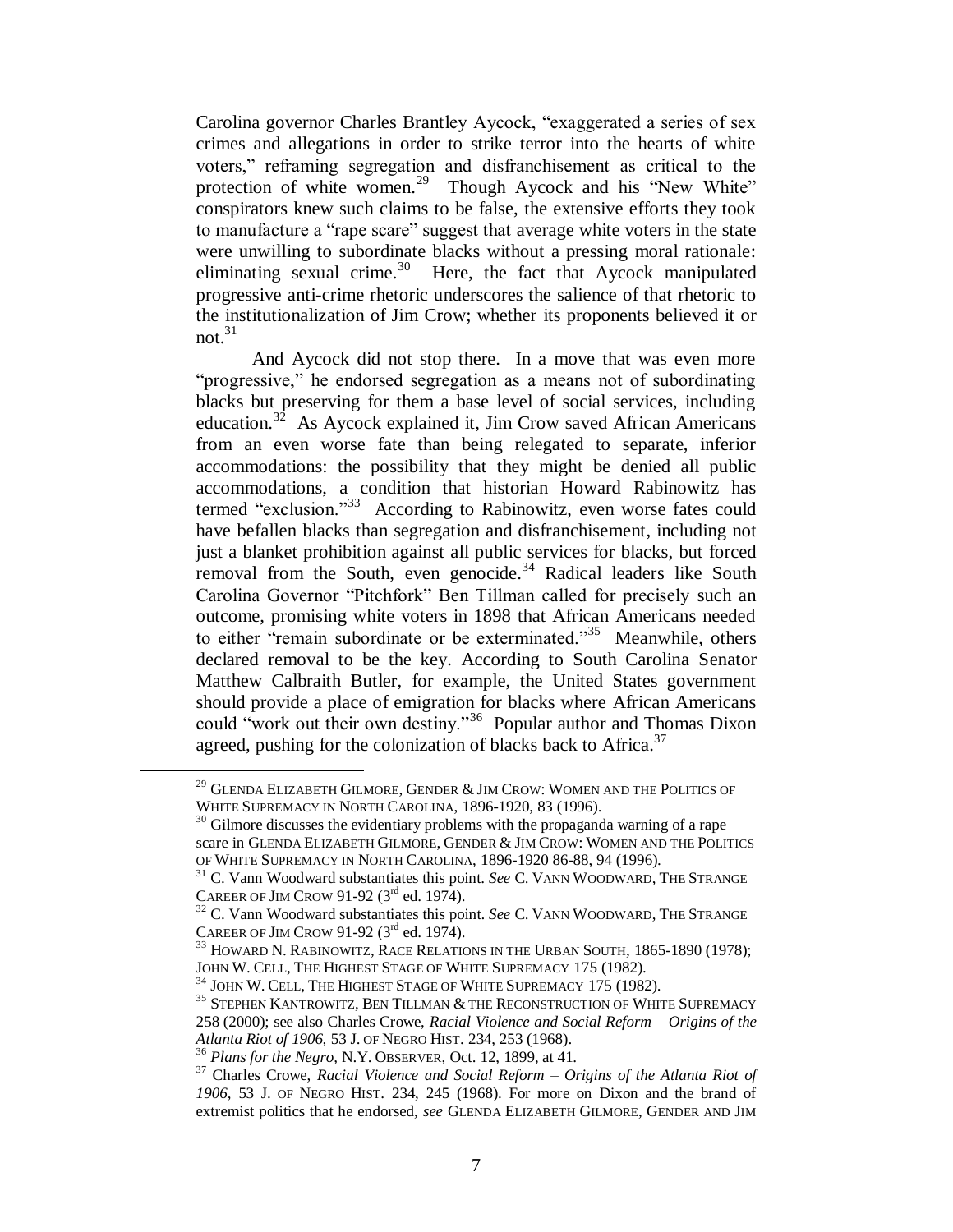Even if removal and genocide were not likely outcomes, an increasing number of historians have located the rise of Jim Crow in policy initiatives that had little to do with bribing the poor. In North Carolina, for example, the black poor proved less relevant than the black middle class, whose success "set off alarms" among poor whites, even as "[a] new assertive generation of middle-class African Americans" began to "exercise" their rights in "daily actions" on the street.<sup>38</sup> Such actions often involved direct challenges to white authority, as happened in Charlotte, North Carolina in 1882, when a middle class black teenager named Jim Harris "pistol-whipped" a white man who had "insulted and struck" one of his female friends.<sup>39</sup> According to Glenda Gilmore, such instances of black middle class defiance stemmed from a very different brand of class politics than the kind either Alexander or Woodward focus on, not simply elite manipulation of the white poor so much as black middle class challenges to white supremacy, a concept that Gilmore reads through the southern analytic of "place."<sup>40</sup>

Perhaps nowhere was the concept of place more contested than on trains.<sup>41</sup> "As the number of railroads" in the South "proliferated" in the 1880s, notes historian Edward Ayers, they created new unregulated spaces that forced whites and blacks to mix in uncomfortably close quarters.<sup>42</sup> Prior to then, most public accommodations in southern towns and cities were segregated as a matter of custom, obviating the need for formal rules governing interracial contact. $43$  However, the rise of trains threw blacks and whites together in close quarters, a problem that became particularly acute in first class cars where affluent whites took umbrage at "educated" and "relatively well-to-do" blacks who "insisted on imposing themselves on the white people" in the best cars, an increasing problem as "black wealth" increased "substantially" in the 1880s.<sup>44</sup> On train after train,

CROW: WOMEN AND THE POLITICS OF WHITE SUPREMACY IN NORTH CAROLINA (1996); C. VANN WOODWARD, THE STRANGE CAREER OF JIM CROW (1974).

 $^{38}$  GLENDA ELIZABETH GILMORE, GENDER  $\&$  JIM CROW: WOMEN AND THE POLITICS OF WHITE SUPREMACY IN NORTH CAROLINA, 1896-1920, 15 (1996).

 $^{39}$  GLENDA ELIZABETH GILMORE, GENDER  $\&$  JIM CROW: WOMEN AND THE POLITICS OF WHITE SUPREMACY IN NORTH CAROLINA, 1896-1920, 74 (1996).

 $^{40}$  GLENDA ELIZABETH GILMORE, GENDER  $\&$  JIM CROW: WOMEN AND THE POLITICS OF WHITE SUPREMACY IN NORTH CAROLINA, 1896-1920, 3, 75 (1996).

 $^{41}$  EDWARD AYERS, THE PROMISE OF THE NEW SOUTH: LIFE AFTER RECONSTRUCTION, 137, 140 (1992).

<sup>&</sup>lt;sup>42</sup> EDWARD AYERS, THE PROMISE OF THE NEW SOUTH: LIFE AFTER RECONSTRUCTION, 140 (1992).

 $^{43}$  EDWARD AYERS, THE PROMISE OF THE NEW SOUTH: LIFE AFTER RECONSTRUCTION, 136 (1992). *See also,* Howard N. Rabinowitz, *From Exclusion to Segregation: Southern Race Relations, 1865-1890,* 63 JOURNAL OF AMERICAN HISTORY 325 (1976); Howard N. Rabinowitz, *More Than the Woodward Thesis: Assessing the Strange Career of Jim Crow* 75 JOURNAL OF AMERICAN HISTORY 842 (1988).

 $^{44}$  EDWARD AYERS, THE PROMISE OF THE NEW SOUTH: LIFE AFTER RECONSTRUCTION, 140 (1992).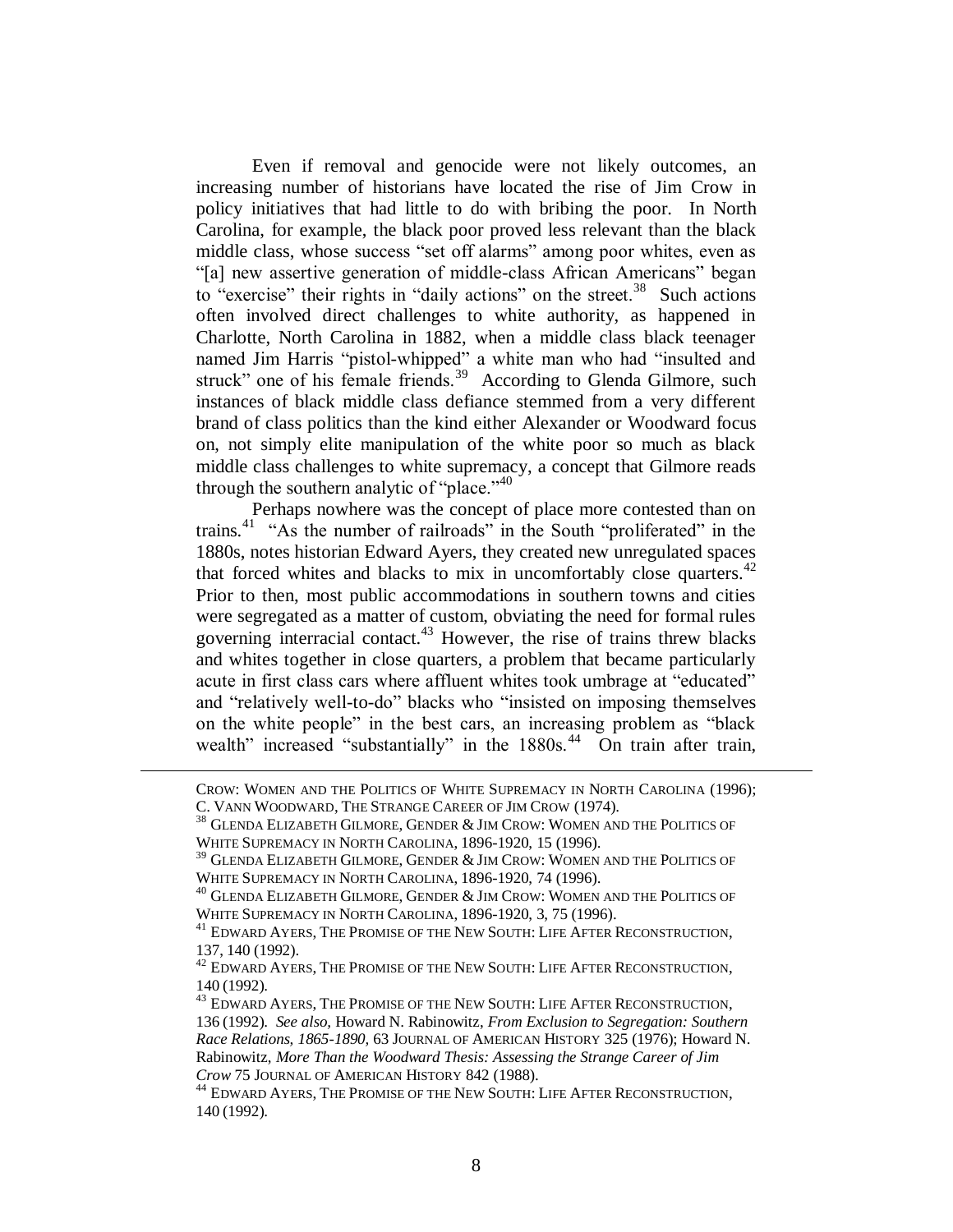altercations between flustered white elites and "assertive" black elites exploded, leading to "overt conflict" and "violence."<sup>45</sup>

Though not a story of elite manipulation of the white poor, battles on trains played a critical role in the "first wave of segregation law[s]" to emerge in the post-Reconstruction South, forming a cornerstone in the racialized system of social control known as Jim Crow.<sup>46</sup> For example, blacks who were denied access to first class cars in the 1880s "resorted to the law in increasing numbers," leading to a string of judicial decisions requiring either that railroads reimburse African Americans for their lost seats or, more commonly, provide equal accommodations to white and black passengers.<sup>47</sup> Separating passengers by race, argued state and federal judges alike, encouraged "peace, order, convenience, and comfort," all laudable ideals.<sup>48</sup>

Despite judicial orders that railroads provide separate accommodations, railroad companies balked at the "considerable expense and trouble of running twice the number of cars."<sup>49</sup> Outraged, legislators across the South then moved to require separate accommodations by statute, leading Tennessee to commence the "first legislative attempt at statewide segregation" in the South in  $1881$ .<sup>50</sup> Other states followed, stressing not simply that whites be free from black encroachments but also that blacks be protected from white abuses.<sup>51</sup> For example, Florida enacted a law in 1887 holding that "[n]o white person shall be permitted to ride in a [N]egro car or to insult or annoy any [N]egro in such car."<sup>52</sup> Even if middle class whites did not want middle class blacks in their cars, in other words, they also did not want poorly behaved whites embarrassing them by disturbing black passengers, pointing to segregation's complex role as a disciplinary mechanism targeting members of both races. 53

Contrary to Alexander's story that Jim Crow simply targeted the working class, the regulation of trains in the South indicates that the

 $^{45}$  EDWARD AYERS, THE PROMISE OF THE NEW SOUTH: LIFE AFTER RECONSTRUCTION, 139 (1992).

<sup>46</sup> EDWARD AYERS, THE PROMISE OF THE NEW SOUTH: LIFE AFTER RECONSTRUCTION, 145 (1992).

 $^{47}$  EDWARD AYERS, THE PROMISE OF THE NEW SOUTH: LIFE AFTER RECONSTRUCTION, 142 (1992).

<sup>&</sup>lt;sup>48</sup> EDWARD AYERS, THE PROMISE OF THE NEW SOUTH: LIFE AFTER RECONSTRUCTION, 142 (1992).

<sup>&</sup>lt;sup>49</sup> EDWARD AYERS, THE PROMISE OF THE NEW SOUTH: LIFE AFTER RECONSTRUCTION, 142 (1992).

<sup>50</sup> EDWARD AYERS, THE PROMISE OF THE NEW SOUTH: LIFE AFTER RECONSTRUCTION, 143 (1992). See also C. VANN WOODWARD, THE STRANGE CAREER OF JIM CROW 97 (3rd ed. 1974).

<sup>&</sup>lt;sup>51</sup> EDWARD AYERS, THE PROMISE OF THE NEW SOUTH: LIFE AFTER RECONSTRUCTION, 143-4 (1992).

<sup>&</sup>lt;sup>52</sup> EDWARD AYERS, THE PROMISE OF THE NEW SOUTH: LIFE AFTER RECONSTRUCTION, 143-4 (1992). *See also* HOWARD N. RABINOWITZ, RACE, ETHNICITY, AND

URBANIZATION: SELECTED ESSAYS 155-6 (1994).

<sup>53</sup> EDWARD AYERS, THE PROMISE OF THE NEW SOUTH: LIFE AFTER RECONSTRUCTION, 143-4 (1992).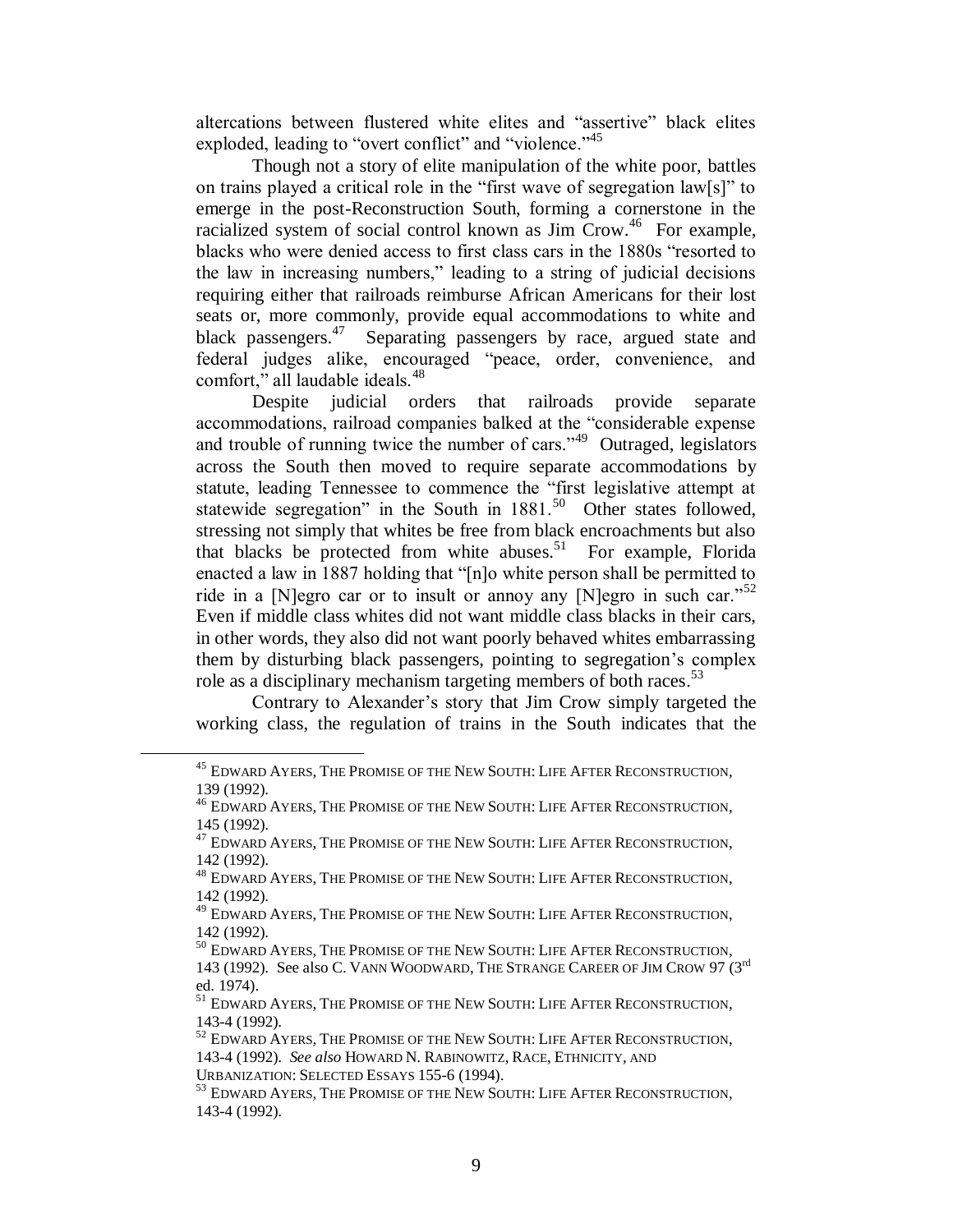origins of segregation lay partly in a revolt by white middle class progressives, or "New White Men," against white elites, particularly corporate elites who owned and operated trains.<sup>54</sup> In state after state, explains historian Edward Ayers, "one politician after another" "turned to the control of corporations," particularly railroads, hoping to stem their "grasping, selfish, tyrannical," and "overbearing demeanor."<sup>55</sup> Though blacks protested their eviction from white cars, in other words, the whites orchestrating those evictions did not necessarily represent the white financial elite, but rather a rising middle class in the South who sought not simply to divide and conquer the poor, but also to regulate the rich.<sup>56</sup> Indeed, if the southern middle class wanted anything, it was to curb both "greedy monopolies" and also "unruly citizens."<sup>57</sup> Segregation, to them, embodied a "sophisticated, modern, managed" approach to race relations, an approach that quickly spread from train cars to train stations to all manner of other public spaces, including waiting rooms, restrooms, water fountains, and so on.  $58$ 

Recovering the origins of segregation on trains helps to demonstrate the manner in which progressive goals ended up having profoundly repressive effects. Rather than examples of white elites manipulating the white poor, train statutes embodied a very different regulatory move, an effort by middle class whites to police their own ranks and also to protect the peace and tranquility of first class passengers white *and* black. 59

That racial segregation may have been a modern, even progressive solution to problems of racial strife is a point that C. Vann Woodward concedes briefly in *Strange Career,* and that subsequent historians have elaborated upon.<sup>60</sup> For example, both John W. Cell and Howard Rabinowitz argue that segregation was a moderate alternative to even harsher policies of racial exclusion.<sup>61</sup> According to Cell, "the ideology of segregation was not the contribution of the most fanatical, ignorant, unbending racists of the period" but rather a legal regime sponsored by

<sup>&</sup>lt;sup>54</sup> EDWARD AYERS, THE PROMISE OF THE NEW SOUTH: LIFE AFTER RECONSTRUCTION, 413-14 (1992).

<sup>&</sup>lt;sup>55</sup> EDWARD AYERS, THE PROMISE OF THE NEW SOUTH: LIFE AFTER RECONSTRUCTION, 414 (1992).

<sup>56</sup> EDWARD AYERS, THE PROMISE OF THE NEW SOUTH: LIFE AFTER RECONSTRUCTION, 414 (1992).

<sup>57</sup> EDWARD AYERS, THE PROMISE OF THE NEW SOUTH: LIFE AFTER RECONSTRUCTION, 414 (1992).

<sup>58</sup> EDWARD AYERS, THE PROMISE OF THE NEW SOUTH: LIFE AFTER RECONSTRUCTION, 145 (1992).

<sup>&</sup>lt;sup>59</sup> Though Alexander may be right that such protections proved, over time, to be "a legal" fiction," she nevertheless misreads their origins, and in so doing fails to explain precisely how "racialized systems of social control" came into being. MICHELLE ALEXANDER, THE NEW JIM CROW: MASS INCARCERATION IN THE AGE OF COLORBLINDNESS 183 (2010).  $60$  C. VANN WOODWARD, THE STRANGE CAREER OF JIM CROW 91 ( $3<sup>rd</sup>$  ed. 1974).

<sup>61</sup> Howard N. Rabinowitz, *From Exclusion to Segregation: Southern Race Relations, 1865-1890,* 63 JOURNAL OF AMERICAN HISTORY 325 (1976).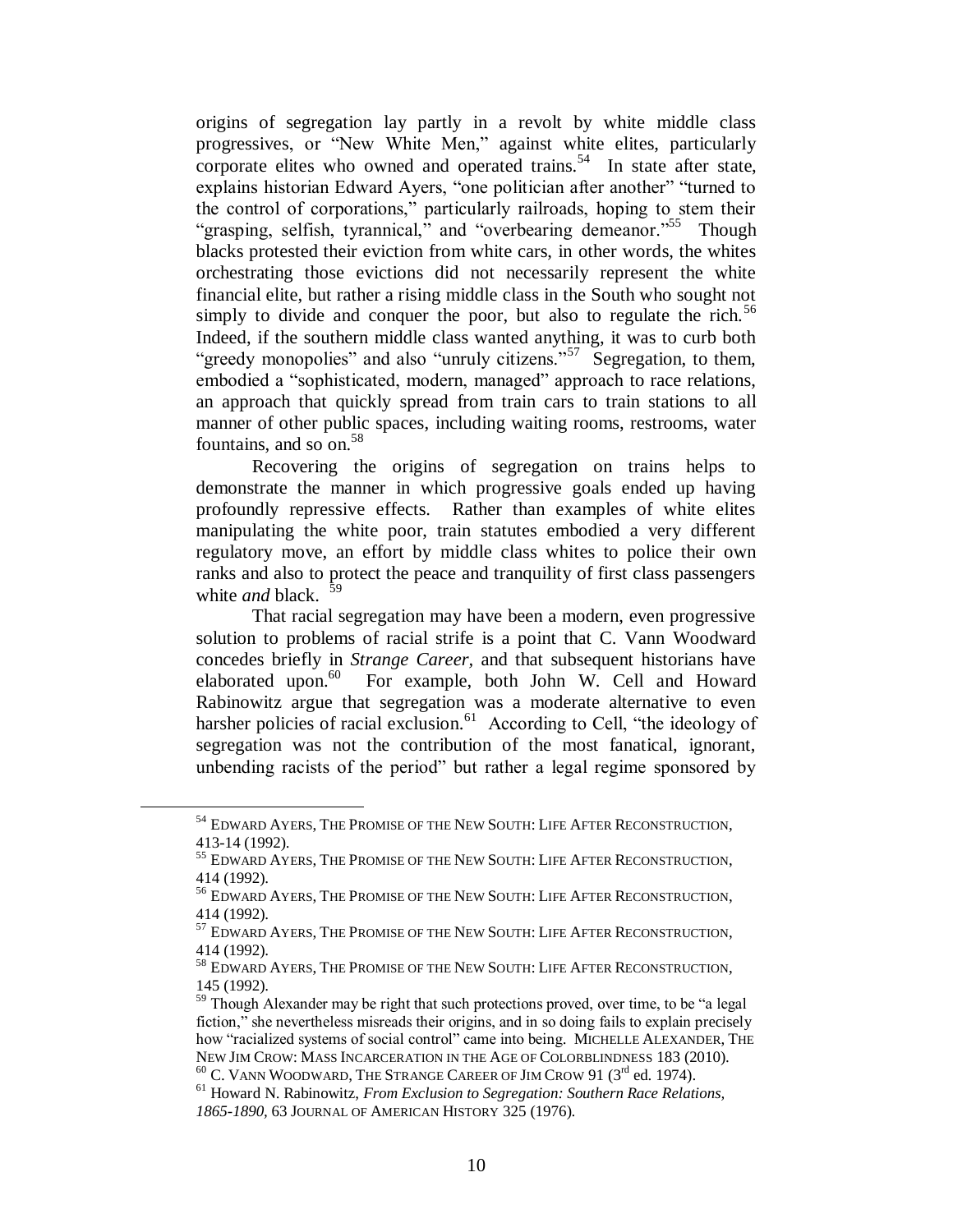"moderate men" who "sought civility, peace, and harmony."<sup>62</sup> According to Rabinowitz, Radical Republicans first introduced segregation to the South as part of a larger effort to provide blacks access to services that had previously been denied them, including public schools, welfare, and health care.<sup>63</sup> Such arguments lend credence to Alexander's point that the exclusionary effects of mass incarceration may actually be more damaging than Jim Crow; even as they underscore the larger conclusion, counter to Alexander, that new systems of racial control are often rationalized in progressive, forward-looking terms – not simply as expressions of animus or indifference. 64

Alexander's failure to adequately capture the aspirational rhetoric of white southerners post-Reconstruction, prevents her from adequately explaining how Jim Crow emerged and – more importantly – how mass incarceration echoes it. The next section will demonstrate how moderate, even liberal reform led to a similar pattern at mid-century, as exemplified by the rise of formalized rules sanctioning police stop and frisks, a technique that Alexander cites repeatedly as a contributor to mass incarceration.<sup>65</sup> Proponents of such reforms included northern liberals desperate to correct unforeseen, negative consequences of the Supreme Court's pro-defendant ruling in *Mapp v. Ohio.* Much like the moderate politics that animated the first Jim Crow; such efforts engendered unexpected, arguably perverse results.

## II. THE STRANGE CAREER OF STOP AND FRISK

 $\overline{a}$ 

Even as progressive politics contributed to the rise of racial segregation, so too did liberal initiatives confound black interests in the civil rights era. Few examples provide a better illustration than *Mapp v. Ohio,* a pivotal case in the Warren Court's criminal procedure revolution.<sup>66</sup> As this section shall demonstrate, the Court's effort to curb police abuses against blacks in *Mapp* in 1961 ended up having an unanticipated effect, worsening police minority tensions in urban centers like New York. Praised by liberals for extending the exclusionary rule to the states, *Mapp* pushed many police to adopt aggressive means of questioning and evidence gathering on the street, prompting moderate reformers to lobby for a structured approach to stopping suspicious

<sup>&</sup>lt;sup>62</sup> JOHN W. CELL, THE HIGHEST STAGE OF WHITE SUPREMACY: THE ORIGINS OF SEGREGATION IN SOUTH AFRICA AND THE AMERICAN SOUTH 180 (1982).

<sup>63</sup> HOWARD N. RABINOWITZ, RACE, ETHNICITY, AND URBANIZATION: SELECTED ESSAYS 1138-140 (1994).

<sup>64</sup> MICHELLE ALEXANDER, THE NEW JIM CROW: MASS INCARCERATION IN THE AGE OF COLORBLINDNESS 22 (2010).

<sup>65</sup> MICHELLE ALEXANDER, THE NEW JIM CROW: MASS INCARCERATION IN THE AGE OF COLORBLINDNESS 77, 103, 124-25 (2010).

<sup>66</sup> PRISCILLA H. MACHADO ZOTTI, INJUSTICE FOR ALL: *MAPP VS. OHIO* AND THE FOURTH AMENDMENT 170 (2005).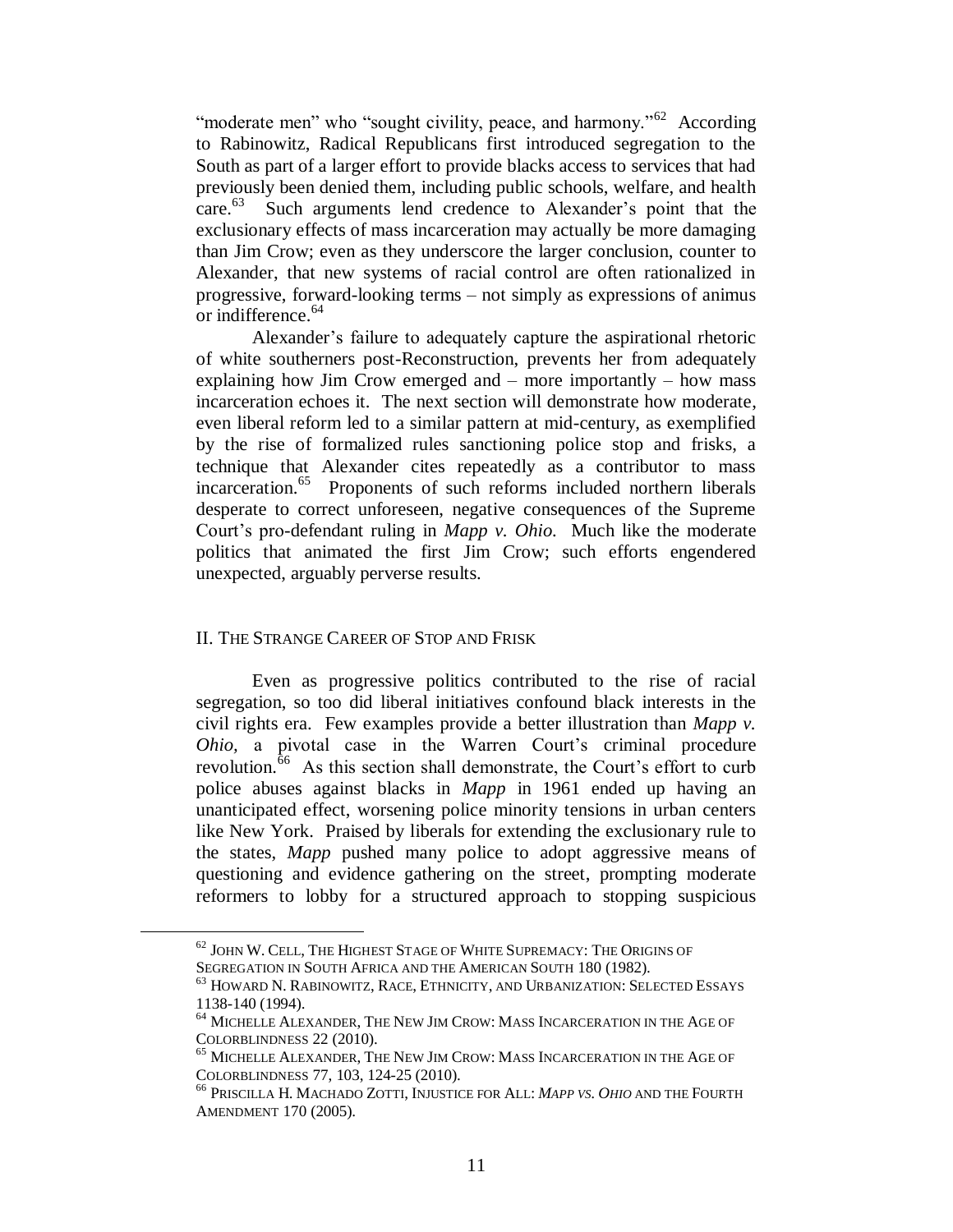persons. In 1965, the New York State Legislature heeded such efforts by adopting a "stop and frisk" law that ultimately survived Supreme Court review, contributing to what Alexander terms the first phase of mass incarceration*.* 67

By recovering the progressive origins of stop and frisk, this section seeks to make two points. First, the origins of policies that increased rates of minority incarceration in America did not necessarily result from conservative efforts to divide the poor along racial lines. Second, Alexander occludes an important component of the mass incarceration story, namely liberal efforts to improve racial inequality by emphasizing procedural rather than substantive reform. Though scholars tend to cite 1968 as a key turning point in Warren Court jurisprudence, a moment when liberal impulses on the Court succumbed to a conservative "counterrevolution," this section suggests a more fractured narrative – one in which liberals and conservatives alike tolerated expansions of private liberty so long as such expansions did not threaten public violence.  $68$ 

The case began when police discovered obscene material in the home of Cleveland resident Dollree Mapp following an aggressive, warrantless search.<sup>69</sup> Though Mapp's attorneys fought to exclude the evidence at trial, they abandoned that position on appeal, arguing instead that Ohio's obscenity statute was unconstitutionally vague and that Mapp's arrest was so outrageous as to warrant an acquittal.<sup>70</sup> This latter argument followed *Rochin v. California,* a 1952 Supreme Court case chastising police for ordering a defendant's stomach pumped to retrieve heroine, something the Court found so egregious that it not only "shocked the conscience," but violated the Constitution.<sup>71</sup> Just as unconstitutional, argued Mapp's counsel, was Ohio's obscenity law, a relatively recent

<sup>67</sup> MICHELLE ALEXANDER, THE NEW JIM CROW: MASS INCARCERATION IN THE AGE OF COLORBLINDNESS 103 (2010); *Sibron v. New York,* 392 U.S. 40 (1968); *Terry v. Ohio,* 392 U.S. 1 (1968).

<sup>68</sup> For the "counter-revolution" metaphor, *see* PRISCILLA H. MACHADO ZOTTI, INJUSTICE FOR ALL: *MAPP VS. OHIO* AND THE FOURTH AMENDMENT 170 (2005). See also Yale Kamisar, *The Warren Court and Criminal Justice: A Quarter-Century Retrospective,* 31 TULSA L. J. 1, 2-3 (1995); LUCAS A. POWE, THE WARREN COURT AND AMERICAN POLITICS 407-411 (2000); Christopher Slobogin, *The Liberal Assault on the Fourth Amendment* 4 OHIO ST. J. CRIM. L. 603 (2007); Robert M. Cover, *The Origins of Judicial Activism in the Protection of Minorities,* 91 YALE L.J. 1287 (1982); Devon W. Carbado, *(E)racing the Fourth Amendment* 100 MICH. L. REV. 946 (2002); William J. Stuntz, *The Distribution of Fourth Amendment Privacy,* 67 GEO. WASH. L. REV. 1265, 1288 (1999); A. Kenneth Pye, *The Warren Court and Criminal Procedure,* 67 MICH. L. REV. 249, 256 (1968); SAMUEL WALKER, POPULAR JUSTICE: A HISTORY OF AMERICAN CRIMINAL JUSTICE 192 (2nd ed., 1998); Dan M. Kahan & Tracy Meares, *The Coming Crisis of Criminal Procedure,* 86 GEO.L.J. 1153, 1156-59 (1998).

<sup>69</sup> *Mapp v. Ohio,* 367 U.S. 643 (1961). CAROLYN N. LONG, *MAPP V. OHIO:* GUARDING AGAINST UNREASONABLE SEARCHES & SEIZURES 8 (2006).

<sup>70</sup> *Id.,* at 25.

<sup>71</sup> *Rochin v. California,* 342 U.S. 165 (1952).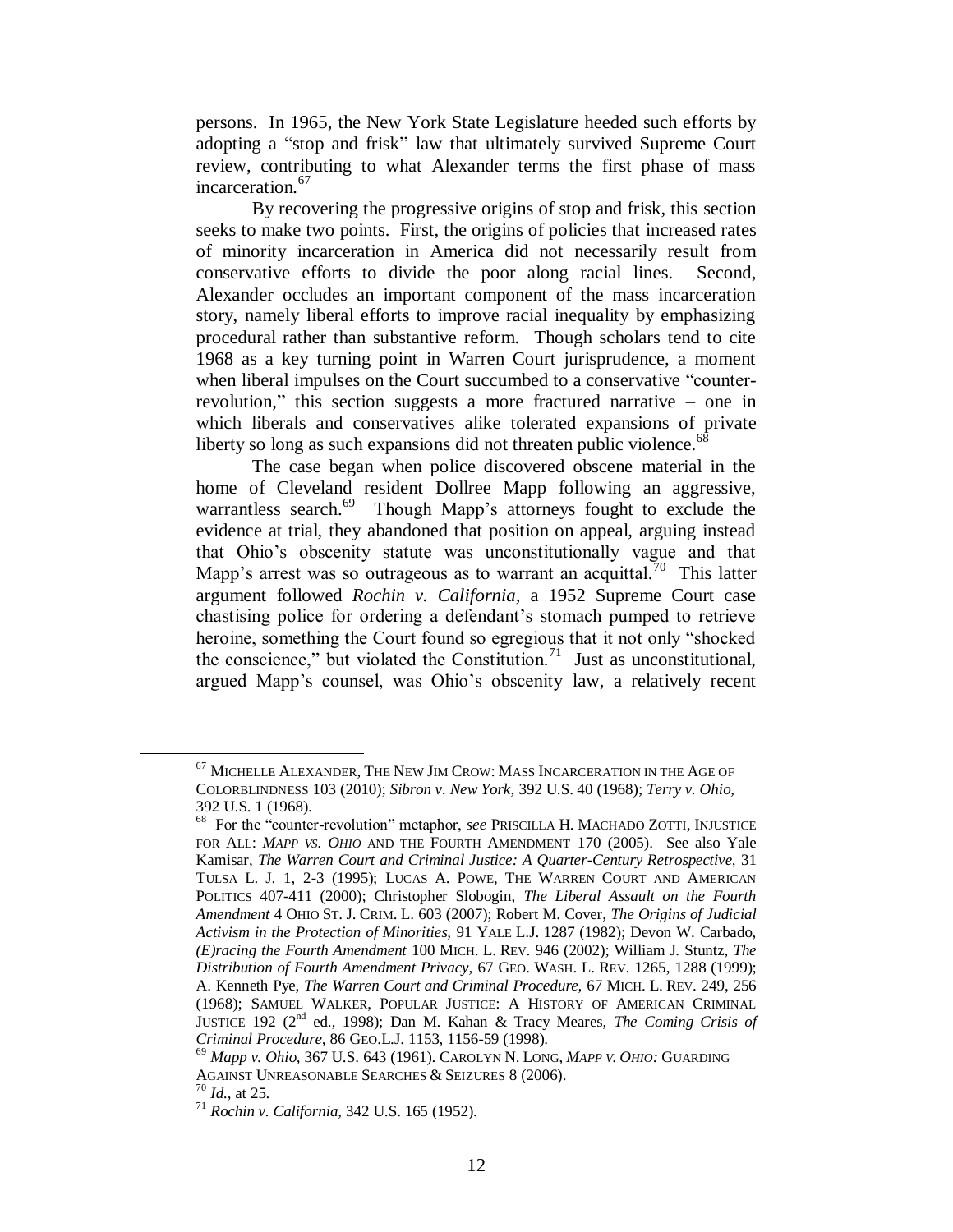measure that expanded criminal liability from manufacturers and sellers of pornography to private citizens.<sup>72</sup>

Yet, it was not the outrageous nature of Ohio's obscenity statute so much as the "racist police abuse" in *Mapp* that "convinced" the Supreme Court "to extend federal supervision to state criminal justice."<sup>73</sup> Ignoring the obscenity issue, the Court moved instead to incorporate the exclusionary rule to the states, suddenly protecting average citizens from warrantless searches by local police.<sup>74</sup> For many at the time, the decision constituted a clear victory for civil rights, and seemed to have an immediate positive impact on law enforcement.<sup>75</sup> According to Richard Kuh, Secretary of the New York State District Attorney's Association, police did in fact become more serious about acquiring warrants before conducting searches of private homes following the ruling.<sup>76</sup> Prior to *Mapp,* claimed Kuh, officers rarely requested a warrant before searching an individual's private "apartment, home, flat,  $[or]$   $\mathrm{lnft.}$ "<sup>77</sup> "All this has changed," he argued in September of 1962, noting that tendencies toward ignoring warrant requirements "changed overnight."<sup>78</sup>

However, *Mapp* engendered unanticipated reactions on the street. Almost immediately, arrests for illegal lottery or "policy" violations dropped in New York City, totaling a thirty-five percent decline by the end of the year.<sup>79</sup> Convictions for "narcotics misdemeanor offenses" also dropped, along with convictions for "contraband – possession of weapons, [and] obscene prints."<sup>80</sup> Such declines, declared law enforcement, stemmed from officer confusion over whether they could lawfully search suspects who were not officially under arrest.<sup>81</sup>

<sup>72</sup> CAROLYN N. LONG, *MAPP V. OHIO:* GUARDING AGAINST UNREASONABLE SEARCHES & SEIZURES 26 (2006).

<sup>73</sup> Tracey Meares, *The Warren Court Criminal Justice Revolution: Reflections a* 

*Generation Later,* 3 OHIO ST. J. CRIM. L. 105, 106 (2005) (describing the Warren Court's criminal procedure cases as "a branch of 'race law.'"); Thomas Y. Davies, *The Supreme Court Giveth and the Supreme Court Taketh Away: the Century of Fourth Amendment 'Search and Seizure' Doctrine,* 100 J. CRIM. L. & CRIMINOLOGY 933, 983 (2010).

<sup>74</sup> CAROLYN N. LONG, *MAPP V. OHIO:* GUARDING AGAINST UNREASONABLE SEARCHES & SEIZURES 26 (2006).

<sup>75</sup> CAROLYN N. LONG, *MAPP V. OHIO:* GUARDING AGAINST UNREASONABLE SEARCHES & SEIZURES 26 (2006);.*Mapp v. Ohio,* 367 U.S. 643 (1961).

<sup>76</sup> Richard H. Kuh, *The Mapp Case One Year After: An Appraisal of its Impact in New York,* THE NEW YORK LAW JOURNAL, Sept. 18, 1962, at 1.

<sup>77</sup> Richard H. Kuh, *The Mapp Case One Year After: An Appraisal of its Impact in New York,* THE NEW YORK LAW JOURNAL, Sept. 18, 1962, at 1.

<sup>78</sup> Richard H. Kuh, *The Mapp Case One Year After: An Appraisal of its Impact in New York,* THE NEW YORK LAW JOURNAL, Sept. 18, 1962, at 1.

<sup>79</sup> Richard H. Kuh, *The Mapp Case One Year After: An Appraisal of its Impact in New York,* THE NEW YORK LAW JOURNAL, Sept. 18, 1962, at 1. *See also, Policy Prosecutions Here Cut by High Court Ruling,* N.Y. TIMES, July 16, 1962 at 1.

<sup>80</sup> Richard H. Kuh, *The Mapp Case One Year After: An Appraisal of its Impact in New York,* THE NEW YORK LAW JOURNAL, Sept. 18, 1962, at 1. *See also, Policy Prosecutions Here Cut by High Court Ruling,* N.Y. TIMES, July 16, 1962 at 1.

<sup>81</sup> *Narcotics Case Convictions Drop Since Ban on Illegal Searches,* N.Y. TIMES, Sep. 19, 1962, 35.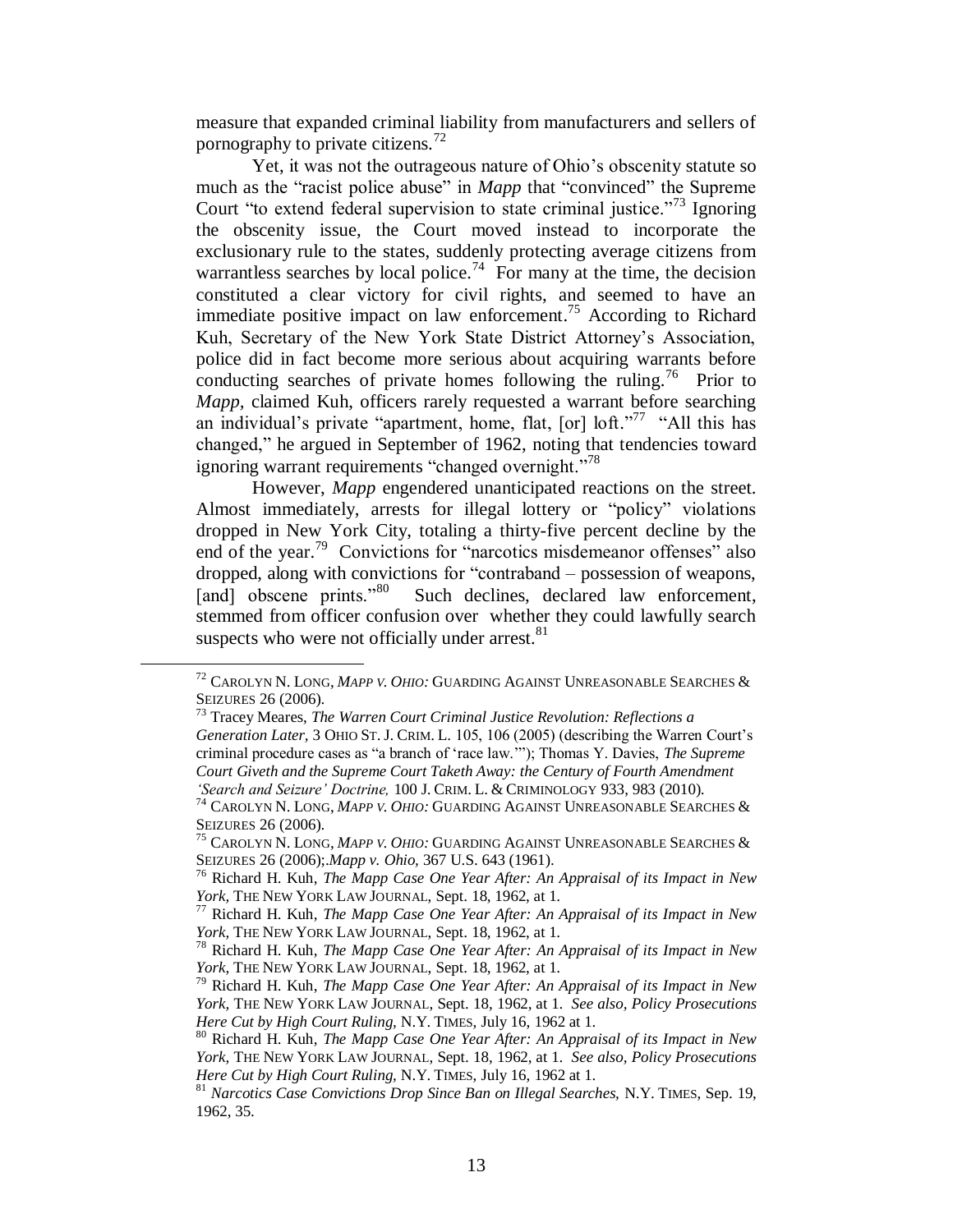While a drop in arrests might be taken as a positive for blacks on the street, police testimony became increasingly "improbable" in cases that did go to trial, many officers testifying that suspects simply "removed" objects from their pockets and "threw" them to the ground, dispensing with the need for a search. $82$  Meanwhile, police assigned to search private homes began increasingly to claim that they had been "invited" in by defendants, again precluding the need for a warrant. $83$  Not only did *Mapp* lower arrest rates, in other words, it also encouraged police to stretch the truth, telling more elaborate "stories" to bolster the arrests they did make.<sup>84</sup>

In a study of almost 4,000 arrests, New York Legal Services offered hard data that *Mapp* negatively impacted police testimony, pushing officers to claim that suspects mysteriously "dropped" contraband before being approached and searched.<sup>85</sup> The New York Police Department (NYPD) reported a 71.8 percent spike in such "dropsies" during the year immediately following *Mapp.<sup>86</sup>* Meanwhile, reports that police found contraband "hidden on the person" of suspects declined significantly at precisely the same time, indicating that police were suddenly cautious about admitting to searches.<sup>87</sup>

<sup>82</sup> Richard H. Kuh, *The Mapp Case One Year After: An Appraisal of its Impact in New York,* THE NEW YORK LAW JOURNAL, Sept. 18, 1962, at 1, fn. 2; *See also* Sarah Barlow, *Patterns of Arrests for Misdemeanor Narcotics Possession: Manhattan Police Practices 1960-62*, 4 CRIM. L. BULL. 549, 549-50 (1968); Joseph S. Oteri & Charlotte A. Perretta, "*Dropsy" Evidence and the Viability of the Exclusionary Rule* 1 CONTEMP. DRUG PROBS. 35, 41 (Winter 1971-1972); *Effect of Mapp v. Ohio on Police Search-and-Seizure Practices in Narcotics Cases,* 4 COLUMBIA J. LAW AND SOCIAL PROBLEMS 87 (1968); JEROME H. SKOLNICK, JUSTICE WITHOUT TRIAL 215 (1967) (arguing that police not only reported dropped evidence but "reconstruct[ed] a set of complex happenings in such a way that, subsequent to the arrest, probable cause can be found according to appellate court standards.")

<sup>83</sup> *Narcotics Case Convictions Drop Since Ban on Illegal Searches,* N.Y. TIMES, Sep. 19, 1962, 35

<sup>84</sup> Richard H. Kuh, *The Mapp Case One Year After: An Appraisal of its Impact in New York,* THE NEW YORK LAW JOURNAL, Sept. 18, 1962, at 1, fn. 2.

<sup>85</sup> Sarah Barlow, *Patterns of Arrests for Misdemeanor Narcotics Possession: Manhattan Police Practices 1960-62* 4 CRIM. L. BULL. 556 (1968). Another tactic employed to achieve dropped evidence was documented by criminal law scholar Dallin Oaks in 1970, who reported that "a police officer without a warrant may rush a suspect, hoping to give produce a panic in which the person will visibly discard the narcotics and give the officer cause to arrest him." Dallin Oaks, *Studying the Exclusionary Rule in Search and Seizure,* 37 U. CHI. L. REV. 699-700 n 90 (1970).

<sup>86</sup> Sarah Barlow, *Patterns of Arrests for Misdemeanor Narcotics Possession: Manhattan Police Practices 1960-62* 4 CRIM. L. BULL. 556 (1968). Another tactic employed to achieve dropped evidence was documented by criminal law scholar Dallin Oaks in 1970, who reported that "a police officer without a warrant may rush a suspect, hoping to give produce a panic in which the person will visibly discard the narcotics and give the officer cause to arrest him." Dallin Oaks, *Studying the Exclusionary Rule in Search and Seizure,* 37 U. CHI. L. REV. 699-700 n 90 (1970).

<sup>&</sup>lt;sup>87</sup> Legal Services distinguished uniformed officers from plainclothes officers and members of New York's specialized Narcotic Bureau. Sarah Barlow, *Patterns of Arrests*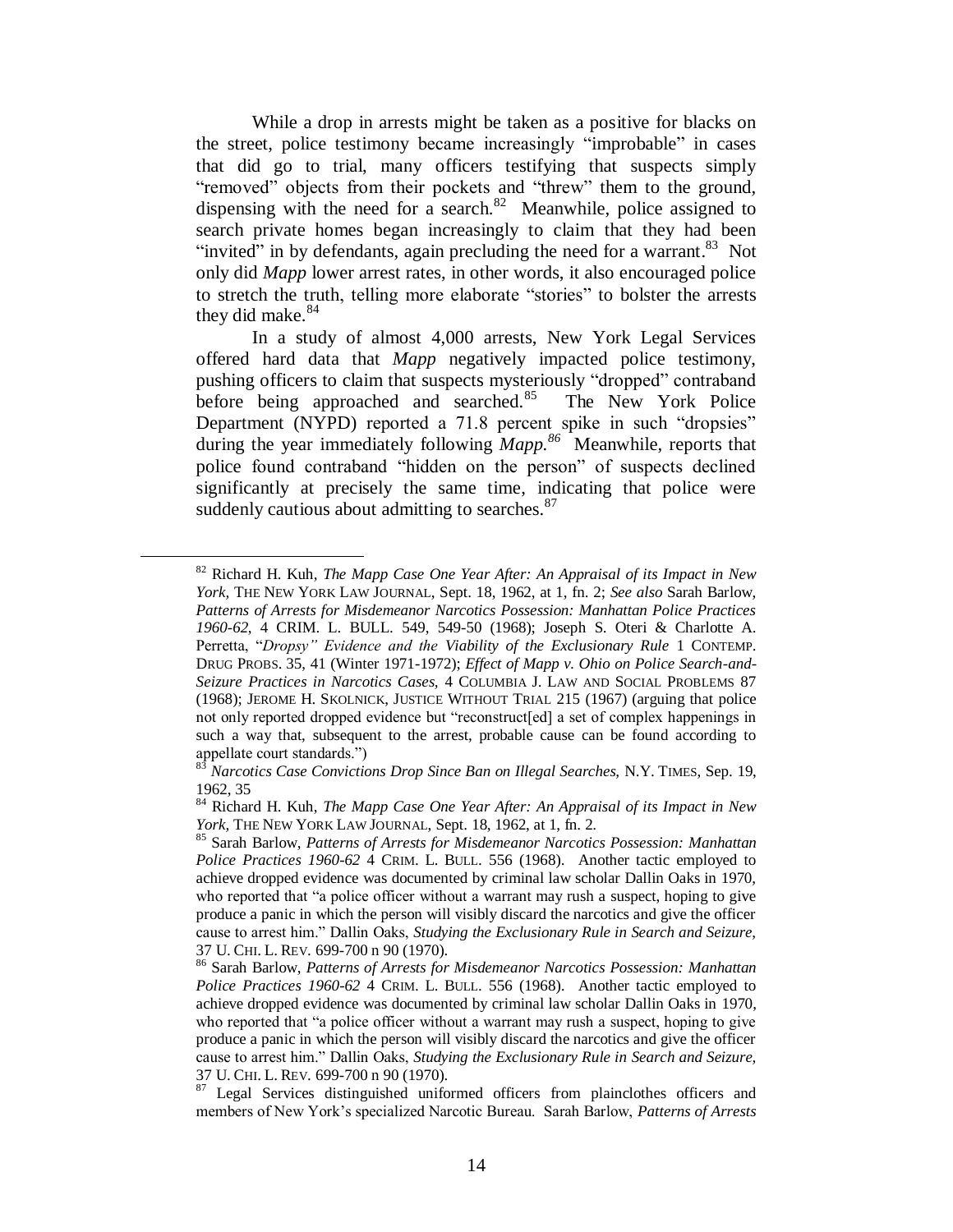An NYPD officer provided a clue into the new dynamics of post-*Mapp* evidence recovery during an illegal search trial in New York City on September 12, 1962.<sup>88</sup> Charged with unlawfully searching a suspect, the officer claimed that he "frisked" suspects but did not actually search them.<sup>89</sup> The officer then demonstrated a standard frisk before the court, a relatively violent maneuver that aimed to shake evidence to the ground.<sup>90</sup> Rather than simply pat down the suspect's clothing, for example, the patrolman "grabbed" the suspect "and practically lifted him off his feet"; meanwhile shaking him to loosen any items that might be secreted in his pockets, waistband, or belt.<sup>91</sup> As a cigarette lighter and pair of eyeglasses "fell" to the floor, the manner in which a frisk might generate a drop suddenly became apparent, leaving open the question whether *Mapp's* prohibition on searches also applied to frisks, even forceful ones like the one demonstrated by the officer.<sup>92</sup>

Even if officers decided against frisks, police developed other means of procuring evidence from suspects without resorting to a search*. 93* In Cincinnati, for example, patrolmen "rush[ed]" suspects, "hoping to produce a panic" that would then lead them to "visibly discard" evidence.<sup>94</sup> Here too, the Court's application of the exclusionary rule had a counterintuitive effect; increasing the likelihood that police would engage in threatening behavior to get suspects to drop evidence.<sup>95</sup>

Police efforts to induce dropped evidence indicate that rather than improve police conduct, *Mapp* actually intensified the use of force, lying, and deception, particularly on the street. <sup>96</sup> However, even *Mapp's* effect on the search of homes and apartments came into question. According to New York Legal Services, for example, the actual location of arrests generally seemed to migrate out of private rooms and into public spaces

*for Misdemeanor Narcotics Possession: Manhattan Police Practices 1960-62* 4 CRIM. L. BULL. 556 (1968).

<sup>88</sup> *Is "Frisk" Illegal? Judge to Decide,* N.Y. TIMES, Sep. 13, 1962, 54.

<sup>89</sup> *Is "Frisk" Illegal? Judge to Decide,* N.Y. TIMES, Sep. 13, 1962, 54.

<sup>90</sup> *Is "Frisk" Illegal? Judge to Decide,* N.Y. TIMES, Sep. 13, 1962, 54.

<sup>91</sup> *Is "Frisk" Illegal? Judge to Decide,* N.Y. TIMES, Sep. 13, 1962, 54.

<sup>92</sup> *Is "Frisk" Illegal? Judge to Decide,* N.Y. TIMES, Sep. 13, 1962, 54.

<sup>93</sup> Dallin Oaks, *Studying the Exclusionary Rule in Search and Seizure,* 37 U. CHI. L. REV. 699-700 n 90 (1970).

<sup>94</sup> Dallin Oaks, *Studying the Exclusionary Rule in Search and Seizure,* 37 U. CHI. L. REV. 699-700 n 90 (1970).

<sup>95</sup> Dallin Oaks, *Studying the Exclusionary Rule in Search and Seizure,* 37 U. CHI. L. REV. 699-700 n 90 (1970).

 $96$  Evidence of Mapp's detrimental effect was substantiated by a presidential commission appointed by Lyndon Johnson to investigate urban unrest in the 1960s, who found that "field interrogations are a major source of friction between the police and minority groups." PRESIDENT'S COMMISSION ON LAW ENFORCEMENT AND ADMINISTRATION OF JUSTICE, TASK FORCE REPORT: THE POLICE 183 (1967). See also, Adina Schwartz, *"Just Take Away Their Guns": The Hidden Racism of Terry v. Ohio,* 23 FORDHAM URBAN L.J. 317, 326 (1996). For a discussion of the difficulty of ascertaining the exclusionary rule's full effect, see Christopher Slobogin, *Why Liberals Should Chuck the Exclusionary Rule,*1999 U. ILL. L. REV. 363, 369 (1999).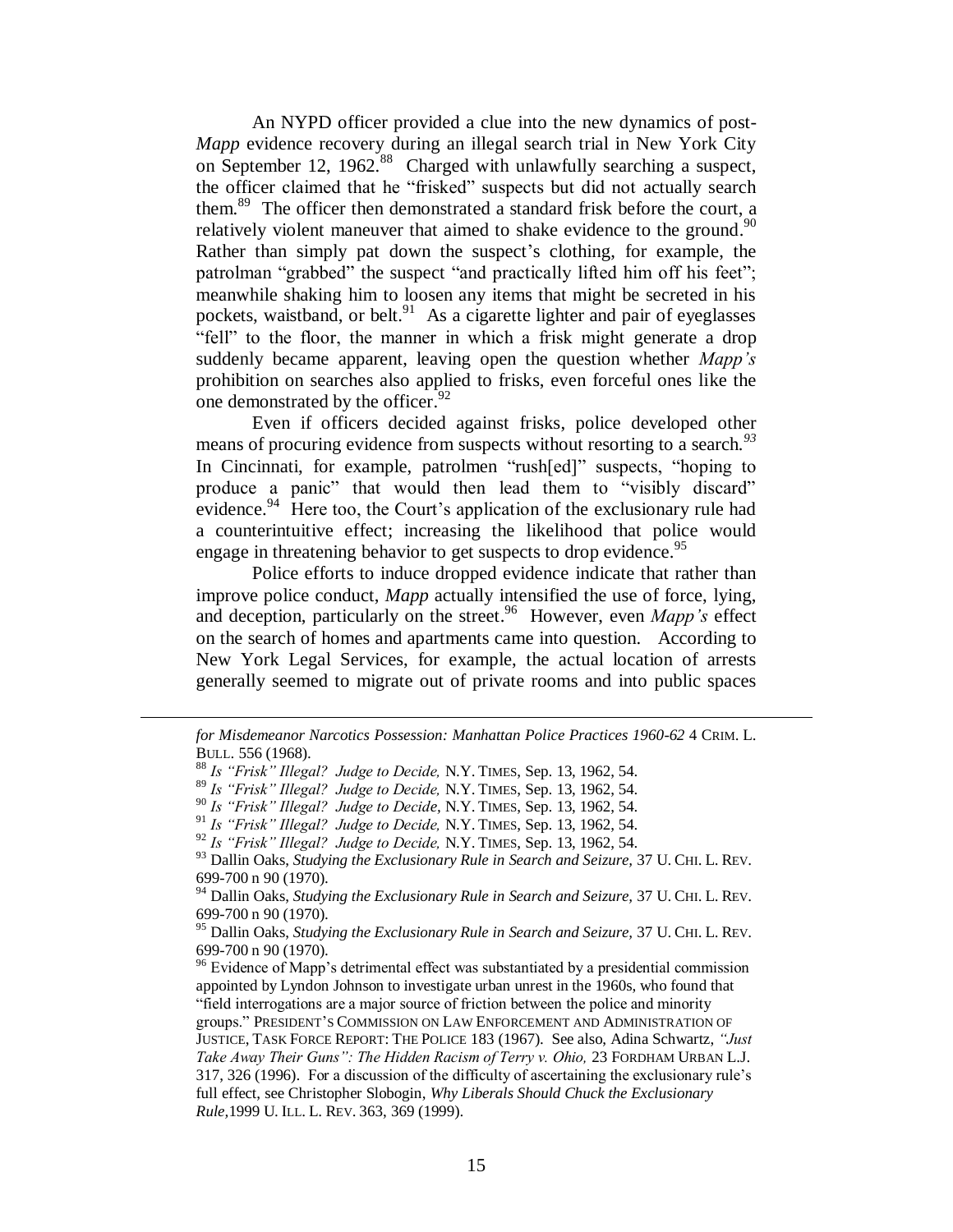following the decision. To illustrate, the location of most arrests prior to *Mapp* were streets (35%) and "unexplained rooms" (26%) meaning "rooms entered without explanation by the police."<sup>97</sup> Following the ruling, however, police reported lower numbers of arrests in unexplained rooms, dropping them from 26% to 17.6%, meanwhile increasing arrests in "hallways," "roof landings," and "basements."<sup>98</sup>

Just as *Mapp* may have pressured officers to acquire warrants before entering homes, so too did the decision seem to refocus police attention on public space.<sup>99</sup> Rather than simply improve police professionalism, in other words, the decision also influenced the contours of police corruption, removing it from private homes to public areas (streets, hallways, roof landings, and basements), where police could then shake down suspects for evidence.<sup>100</sup> As New York Legal Services described it, officers simply "stopped entering private rooms" and turned instead to spending "more time in the streets and halls."<sup>101</sup> Rather than "level the playing field" between rich and poor, in other words, *Mapp* simply provided more privacy to the already well-off, particularly those wealthy enough to conduct their social and professional lives behind closed doors.<sup>102</sup> Conversely, poor residents of cramped apartments and public housing projects – those most likely to utilize public spaces and the streets for social interaction – –found themselves the targets of intensified police searches in their halls, landings, and sidewalks; all factors increasing the likelihood that African Americans might be incarcerated for random, search-generated crimes.<sup>103</sup>

 $\overline{a}$ 

<sup>99</sup> That *Mapp* may have encouraged police to focus on public space provides an ironic backdrop to the argument made by criminal law scholar Tracey Meares that law enforcement should be "re-engineered" so that its "negative consequences [are] not visited upon weakly organized communities." Tracey L. Meares, *Place and Crime,* 73 CHI.-KENT L. REV. 669, 696 (1998). See also Jeffrey Fagan's argument that "poor, minority, inner-city communities generally conform to a place-based social organization model of crime." *See, e.g.* Jeffrey Fagan, *Street Stops and Broken Windows: Terry, Race, and Disorder in New York City* 28 FORDHAM URB. L. J. 457, 474 (2000).

<sup>97</sup> Sarah Barlow, *Patterns of Arrests for Misdemeanor Narcotics Possession: Manhattan Police Practices 1960-62* 4 CRIM. L. BULL. 570 (1968).

<sup>98</sup> Sarah Barlow, *Patterns of Arrests for Misdemeanor Narcotics Possession: Manhattan Police Practices 1960-62* 4 CRIM. L. BULL. 570 (1968).

<sup>100</sup> Sarah Barlow, *Patterns of Arrests for Misdemeanor Narcotics Possession: Manhattan Police Practices 1960-62* 4 CRIM. L. BULL. 570 (1968).

<sup>101</sup> Sarah Barlow, *Patterns of Arrests for Misdemeanor Narcotics Possession: Manhattan Police Practices 1960-62* 4 CRIM. L. BULL. 558 (1968).

<sup>102</sup> For the playing field analogy, *see* William J. Stuntz, *The Distribution of Fourth Amendment Privacy,* 67 GEO. WASH. L. REV. 1265, 1288 (1999). For the argument that 4 th Amendment jurisprudence discriminates against the poor, *see* Christopher Slobogin, *The Poverty Exception to the Fourth Amendment,* 55 FLA. L. REV. 391, 401-2 (2003).

<sup>&</sup>lt;sup>103</sup> Here, data from New York sharpens the point made by I. Bennett Capers that police procedure is tied closely to the racialization of space. *See, e.g.* I. Bennett Capers,

*Policing, Race, and Place* 44 HARV. C.R.-C.L. L. REV. 43, 46 (2009). *Mapp's* impact on police strategy in New York City calls into question the extent to which race animated the opinion. Either the Court did not anticipate the opinion's negative impact on urban minorities, or they never intended for the ruling to help African Americans, a contested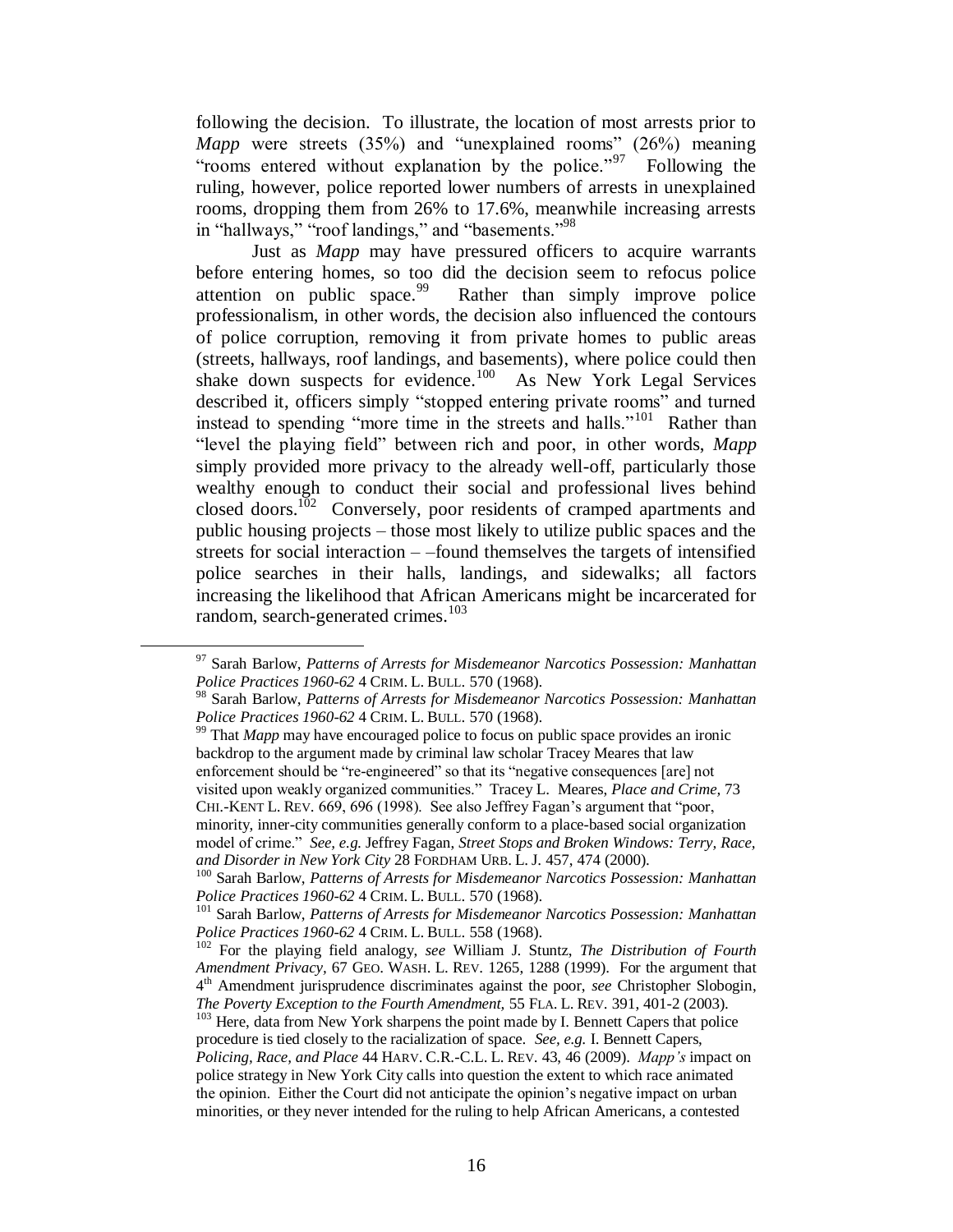As *Mapp* engendered negative effects, reformers moved to clarify the constitutional landscape, pushing the playing field even further in the direction of mass incarceration, albeit unwittingly. By March of 1962, for example, New York Governor Nelson Rockefeller joined police in declaring that "confusion" had become *Mapp's* primary contribution to the law of search and arrest.<sup>104</sup> To rectify matters, Rockefeller endorsed a statute authorizing officers "to search and question a person" suspected of committing a crime "without making an arrest."<sup>105</sup> The law allowed for pat down searches in cases where police possessed a reasonable suspicion that the suspect might be armed, solving one of *Mapp's* primary ambiguities.<sup>106</sup>

Not everyone approved. Black leaders in New York objected to the stop and frisk legislation, arguing "that it would help create a 'police state' by subjecting the people of their districts to 'even greater abuse than they now suffer at the hands of police."<sup>107</sup> At the time, the "highest" concentration" of arrests in New York occurred in predominantly black neighborhoods, most notably Harlem.<sup>108</sup> According to black politicians, New York's stop and frisk law would "allow policemen to 'push around' citizens and permit them to operate as 'the Gestapo.'"<sup>109</sup> Such criticism indicated that not everyone, particularly not African Americans, believed that the corrupt practices engendered by *Mapp* would necessarily be solved by sanctioning stop and frisks.<sup>110</sup>

While black fears proved prescient, the Supreme Court of the United States approved the Empire State's law in a 1968 case styled *Sibron v. New Yor*k, holding that officers could "stop and frisk" suspects so long as they possessed "reasonable suspicion" that individuals were either "engaged in criminal activity" or posed "a danger."<sup>111</sup> Though criticized by black leaders, the Court confessed to having noble objectives, even citing the excesses generated by *Mapp,* including its encouragement of police tactics aimed at creating the illusion of dropped evidence.<sup>112</sup>

point. For example, Capers argues that race animated the opinion. I. Bennett Capers, *Rethinking the Fourth Amendment: Race, Citizenship, and the Equality Principle,* 46 HARV. C.R.-C.L. L. REV. 1, 7 (2011).

<sup>&</sup>lt;sup>104</sup> Nelson D. Rockefeller, Message of March 23, 1962, GOVERNOR'S MESSAGES TO THE LEGISLATURE, NEW YORK STATE LEGISLATIVE ANNUAL 297 (1962).

<sup>105</sup> *Governor to Offer Legislature A Program to Prevent Crime,* N.Y. TIMES, Jan. 7, 1964 at 23.

<sup>106</sup> *Governor to Offer Legislature A Program to Prevent Crime,* N.Y. TIMES, Jan. 7, 1964 at 23.

<sup>107</sup> *Assembly Votes Anticrime Bills,* N.Y. TIMES, Feb. 12, 1964, at 41.

<sup>108</sup> Sarah Barlow, *Patterns of Arrests for Misdemeanor Narcotics Possession: Manhattan Police Practices 1960-1962,* 4 CRIM. L. BULL. 579 (1968).

<sup>109</sup> *Assembly Votes Anticrime Bills,* N.Y. TIMES, Feb. 12, 1964, at 41.

<sup>110</sup> *Assembly Votes Anticrime Bills,* N.Y. TIMES, Feb. 12, 1964, at 41.

<sup>111</sup> *Sibron v. New York,* 392 U.S. 40, 60 (1968).

<sup>112</sup> *Sibron v. New York,* 392 U.S. 40, 46 (1968).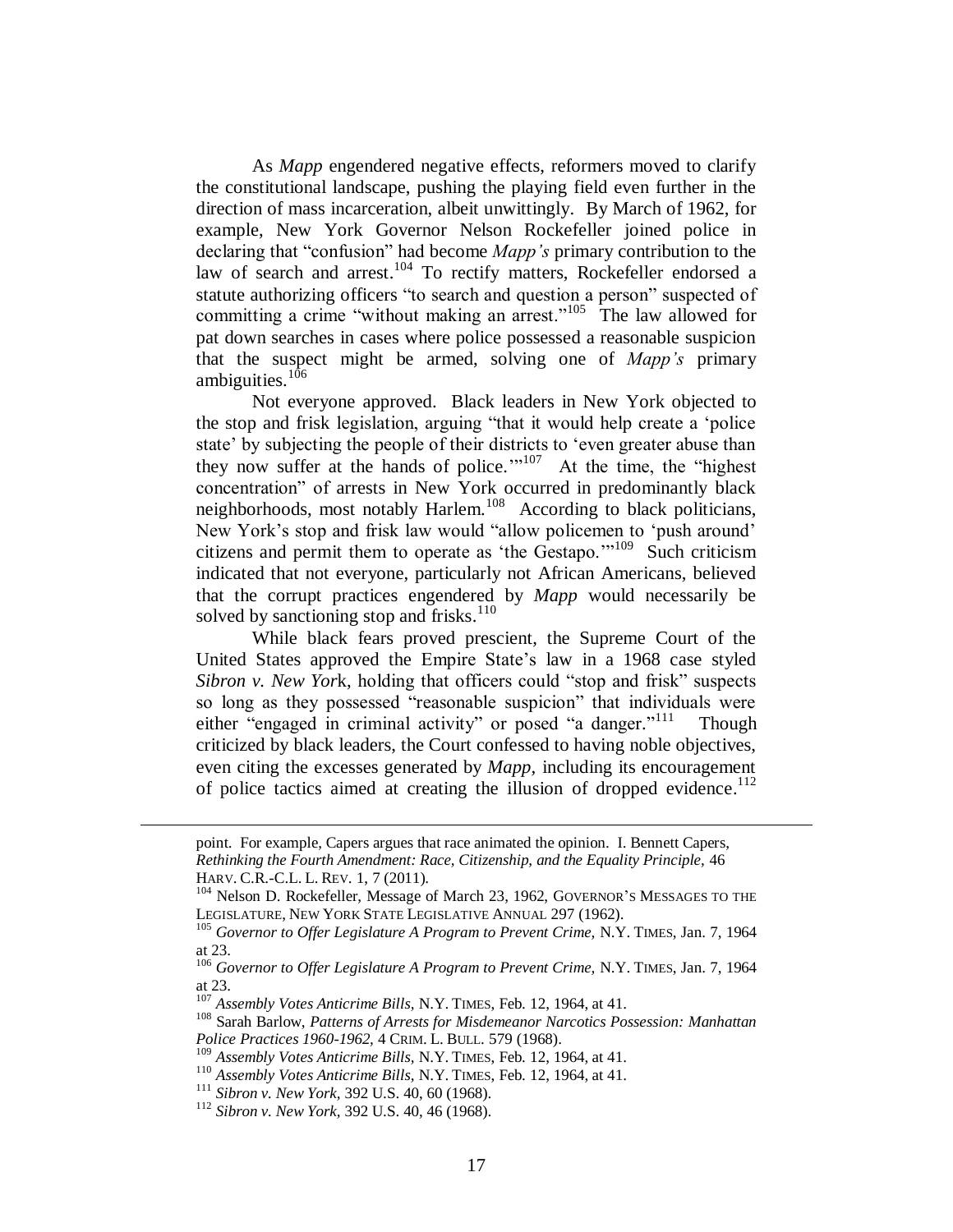Further, the Court acknowledged in a companion case styled *Terry v. Ohio* that "frisking" had indeed become "a severely exacerbating factor in police-community tensions." 113

Much like early Jim Crow laws found themselves packaged in progressive rhetoric, so too did the formalization of stop and frisk rules in New York City provide a case study in the complexities, and evils, of reform. Though stop and frisk would contribute to mass incarceration, the formalization of the procedure emerged as a moderate solution to post-*Mapp* confusion, a corrective to an unforeseen development not of reactionary racism, but the Warren Court's criminal procedure revolution. Michelle Alexander misses this, concluding simply that the "first step" in the mass incarceration of blacks was the Supreme Court's decision "to grant law enforcement officials extraordinary discretion regarding whom to stop, search, arrest, and charge for drug offenses," i.e. *Terry v. Ohio.<sup>114</sup>* Rather than simply a conservative plot to divide the working class, however, *Mapp's* impact on stop and frisk resulted from a more complex sequence of events, suggesting a story about reform, reaction, and compromise, a convergence of conservative and liberal interests that contributed to mass incarceration.<sup>115</sup> As the next section shall demonstrate, a similar narrative haunted the War on Drugs.

## III. THE LIBERAL WAR ON DRUGS

 $\overline{a}$ 

Progressive reforms that rendered evil results did not end with the exclusionary rule. As race riots drew national attention to the American ghetto in the 1960s, liberals began to lament the profusion of controlled substances in predominantly poor, black neighborhoods, prompting calls for harsher penalties to protect African American communities.<sup>116</sup> As James Forman, Jr. shows, even "black activists" requested such penalties, a point that Michelle Alexander downplays; blaming harsh drug policies on conservative efforts to break up "a solid liberal coalition based on economic interests of the poor and the working and lower-middle classes."<sup>117</sup> Though conservatives did seek working and lower-middle class votes, the War on Drugs proved more complicated than Alexander implies, a point this section shall demonstrate by focusing on liberal

<sup>113</sup> *Terry v. Ohio,* 392 U.S. 1, 14, n. 11 (1968) *citing* PRESIDENT'S COMMISSION ON LAW ENFORCEMENT AND ADMINISTRATION OF JUSTICE, TASK FORCE REPORT: THE POLICE 183 (1967).

<sup>&</sup>lt;sup>114</sup> MICHELLE ALEXANDER, THE NEW JIM CROW: MASS INCARCERATION IN THE AGE OF COLORBLINDNESS 103 (2010).

<sup>115</sup> William J. Stuntz, *The Distribution of Fourth Amendment Privacy,* 67 GEO. WASH. L. REV. 1265, 1288 (1999).

<sup>116</sup> Joseph B. Treaster, *Drug Wars, Cont.: The Liberals' Unlikely Ally,* N.Y. TIMES, Feb. 5, 1995, E3; James Forman, Jr. *Racial Critiques of Mass Incarceration: Beyond the New Jim Crow,* 87 N.Y.U. L. REV. 36 (2012).

<sup>&</sup>lt;sup>117</sup> MICHELLE ALEXANDER, THE NEW JIM CROW: MASS INCARCERATION IN THE AGE OF COLORBLINDNESS 47 (2010); James Forman, Jr. *Racial Critiques of Mass Incarceration: Beyond the New Jim Crow,* 87 N.Y.U. L. REV. 36 (2012).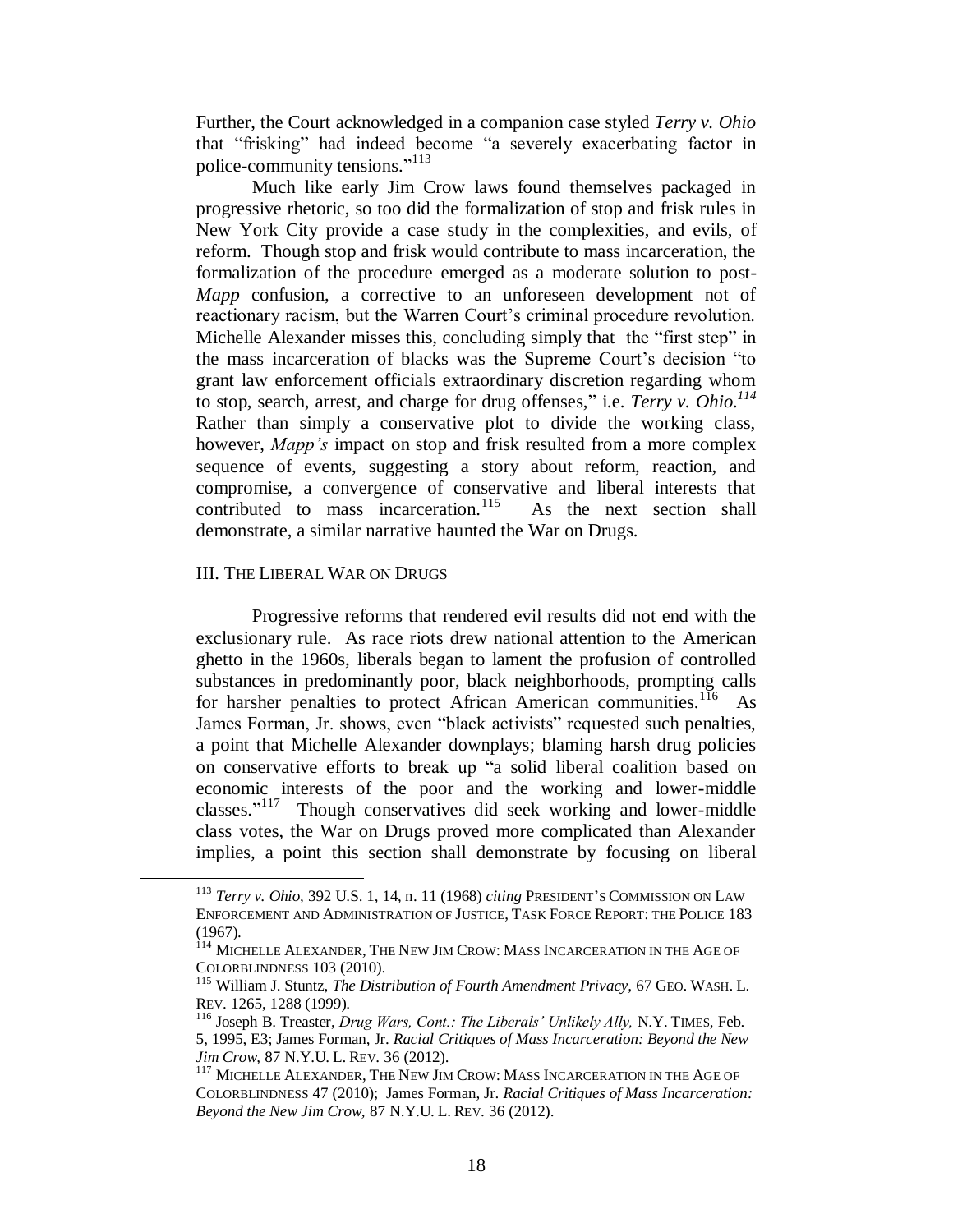support for heightened penalties that would, by the end of the twentieth century, contribute greatly to mass incarceration in the United States.<sup>118</sup>

Launched in the 1980s, the War on Drugs initially began as an effort to "go beyond traditional law enforcement," by focusing on "education," "treatment," "research" and "foreign intervention," a campaign that garnered support from liberals and conservatives alike.<sup>119</sup> To illustrate, one of the earliest proponents of the war was Democratic Senator Joseph Biden, who became "convinced that the government needed a cabinet-level director of narcotics policy," or drug "czar" to coordinate federal domestic and foreign efforts to thwart drug trafficking.<sup>120</sup> Meanwhile, liberals like Massachusetts Senator Edward Kennedy lobbied for uniform sentencing guidelines, hoping "to reduce the number of cases in which judges in different courts imposed widely varying sentences," particularly in cases involving minorities.<sup>121</sup> Though "well intended," such guidelines turned out to have a negative impact on blacks, partly because of poor planning.<sup>122</sup> For example, even though drug sentences were set under the guidelines, "[m]id-level" dealers, who tended to be white, found that they were able to procure lower sentences by exchanging lower charges for "fingering higher-ups," while lower level dealers, who tended to be black, "had no such bargaining chips [and] ended up getting higher sentences."<sup>123</sup>

Just as sentencing guidelines emerged out of a series of poorly planned, unintentional, yet frequently well-meaning initiatives, so too did liberals endorse the decision to increase penalties for crack cocaine in 1986 – a move that Alexander argues "greatly exacerbated racial

<sup>&</sup>lt;sup>118</sup> MICHELLE ALEXANDER, THE NEW JIM CROW: MASS INCARCERATION IN THE AGE OF COLORBLINDNESS 49 (2010). Alexander focuses heavily on the 1970s and 80s, particularly the war on drugs. For example, Chapter 3 continues by showing how even as police tactics targeted minority communities in the 1980s and 90s, so too did cultural constructions of the war by the media and government paint drug abuse as "black and brown" despite the fact that whites were "more likely to engage in drug dealing than people of color" (p. 99). After demonstrating that drugs were and still are used by more whites than blacks, Chapter 4 discusses the negative impact of incarceration on black prisoners once they are released, even as chapter 5 compares mass incarceration to racial segregation in the American South, building the case for a new civil rights movement, the goals of which are addressed in chapter 6.

<sup>&</sup>lt;sup>119</sup> TED GEST, CRIME & POLITICS: BIG GOVERNMENT'S ERRATIC CAMPAIGN FOR LAW AND ORDER 116-17 (2001); Morris J. Blachman and Kenneth E. Sharpe, *The War on Drugs: American Democracy under Assault* 7 WORLD POLICY JOURNAL 135 (1990); MARK BOWDEN, KILLING PABLO: THE HUNT FOR THE WORLD'S GREATEST OUTLAW 41 (2001).

<sup>&</sup>lt;sup>120</sup> TED GEST, CRIME & POLITICS: BIG GOVERNMENT'S ERRATIC CAMPAIGN FOR LAW AND ORDER 47 (2001).

<sup>&</sup>lt;sup>121</sup> TED GEST, CRIME & POLITICS: BIG GOVERNMENT'S ERRATIC CAMPAIGN FOR LAW AND ORDER 58 (2001).

<sup>122</sup> TED GEST, CRIME & POLITICS: BIG GOVERNMENT'S ERRATIC CAMPAIGN FOR LAW AND ORDER 61 (2001).

<sup>&</sup>lt;sup>123</sup> TED GEST, CRIME & POLITICS: BIG GOVERNMENT'S ERRATIC CAMPAIGN FOR LAW AND ORDER 61 (2001).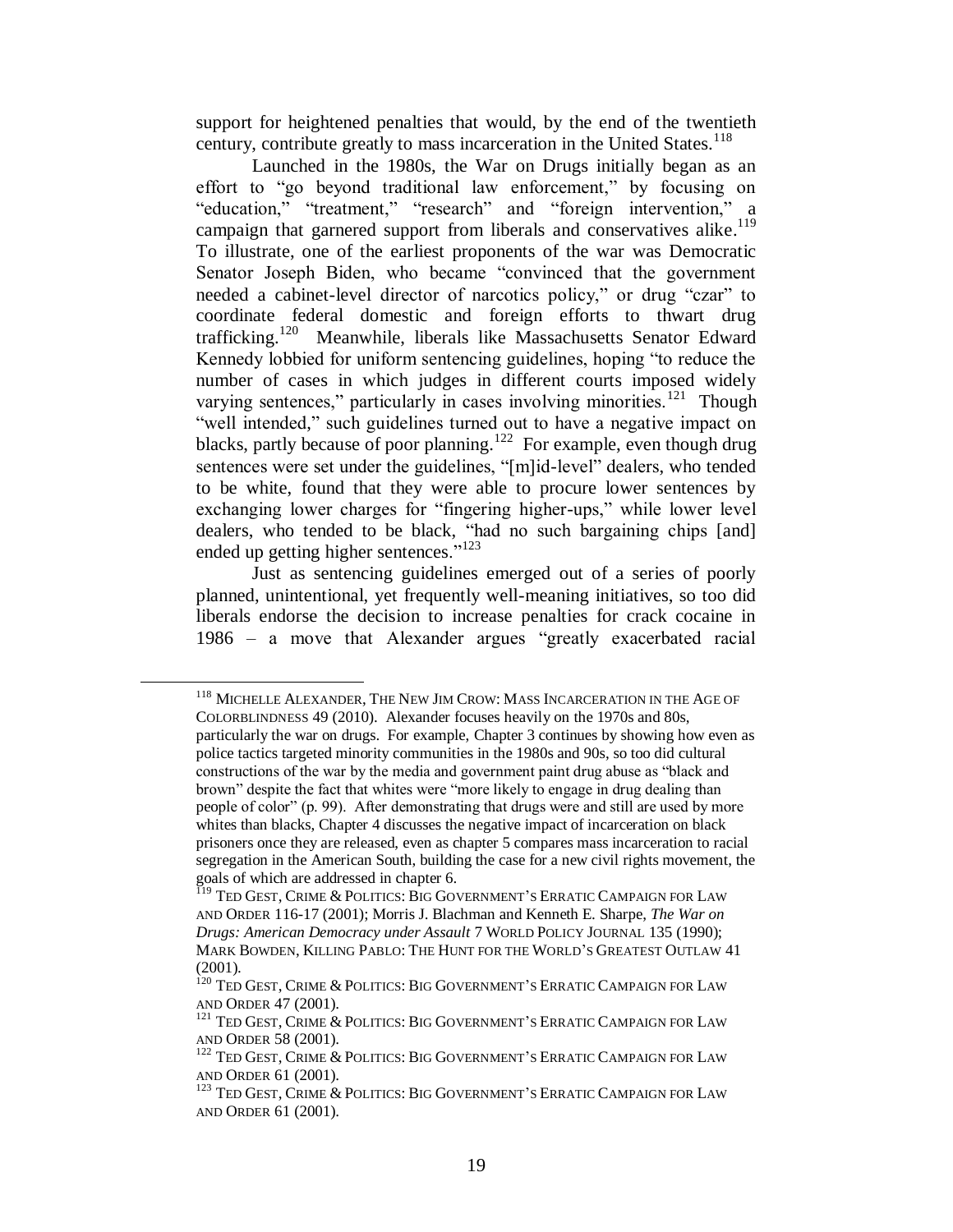disparities in incarceration rates."<sup>124</sup> "Lacking detailed information," officials on all sides of the political spectrum began to call for increased penalties for crack in 1985, after a series of news stories linking the drug to violence began to make national headlines.<sup>125</sup> Early proponents of such a move included popular liberals like Democratic Senator Gary Hart, who claimed that crack caused "raging paranoia" and "senseless deaths."<sup>126</sup> Democratic Senator Lawton Chiles of Florida declared that crack turned users into "slaves" while black Senator Charlie Rangel joined Nancy Reagan's "Just Say No" to drugs campaign, even as he declared that "[w]hat is most frightening about crack is that it made cocaine widely available and affordable for abuse among our youth."<sup>127</sup> Though Republican Senator Bob Dole recommended a mandatory minimum for crack "20 times higher" than for powder cocaine, it was Democrats who proposed a 100 to 1 ratio, all in the hopes of doing "something to save the black community."<sup>128</sup> The death of black college basketball player Len Bias in June 1986 only intensified liberal furor, speeding enactment of the Anti-Drug Abuse Act of 1986 establishing substantially different penalties for crack versus powder cocaine.<sup>129</sup>

Though Alexander cites the 1986 Anti-Abuse Act's role in spurring "racial disparities in incarceration rates," she fails to adequately account for the role that liberal hopes and aspirational rhetoric played in the legislative history of the act.<sup>130</sup> Instead, she focuses single-mindedly on moves by "the Reagan administration" to "publicize the emergence of crack" as part of a larger, "strategic effort to build public and legislative support" for the War on Drugs, which was announced in 1982, "before crack became an issue in the media"<sup>131</sup> However, Republicans were actually "taken aback" that Democrats pushed for longer sentences than "the traditionally hardline Republicans had in mind." $132$  Further, news of crack's destructive effects pushed liberals to call for a de-emphasis on

<sup>&</sup>lt;sup>124</sup> MICHELLE ALEXANDER, THE NEW JIM CROW: MASS INCARCERATION IN THE AGE OF COLORBLINDNESS 5 (2010); John J. Dilulio, Jr., *The Next War on Drugs: Targeting the Inner Cities,* 11 BROOKINGS REVIEW 28 (1993).

<sup>&</sup>lt;sup>125</sup> TED GEST, CRIME & POLITICS: BIG GOVERNMENT'S ERRATIC CAMPAIGN FOR LAW AND ORDER 118 (2001).

 $126$  132 Cong. Rec. 27, 176 (daily ed. Sept. 30, 1986)(statement of Sen. Gary Hart).

<sup>127</sup> 132 Cong. Rec. 26,447 (daily ed. Sept. 26, 1986)(statement of Sen. Chiles); 132 Cong. Rec. 944 (daily ed. Mar. 21, 1986)(statement of Rep. Rangel).

 $^{128}$  Ted Gest, Crime & Politics: Big Government's Erratic Campaign for Law AND ORDER 119-121 (2001).

<sup>129</sup> Douglas C. McDonald & Kenneth E. Carlson, *Why did Racial/Ethnic Sentencing Differences in Federal District Courts Grow Larger Under the Guidelines?* 6 FEDERAL SENTENCING REPORTER 223 (1994).

Pub. L. No. 99-570, 100 Stat. 3207 (1986).

<sup>&</sup>lt;sup>130</sup> MICHELLE ALEXANDER, THE NEW JIM CROW: MASS INCARCERATION IN THE AGE OF COLORBLINDNESS 5 (2010).

<sup>&</sup>lt;sup>131</sup> MICHELLE ALEXANDER, THE NEW JIM CROW: MASS INCARCERATION IN THE AGE OF COLORBLINDNESS 5 (2010).

<sup>&</sup>lt;sup>132</sup> TED GEST, CRIME & POLITICS: BIG GOVERNMENT'S ERRATIC CAMPAIGN FOR LAW AND ORDER 121 (2001).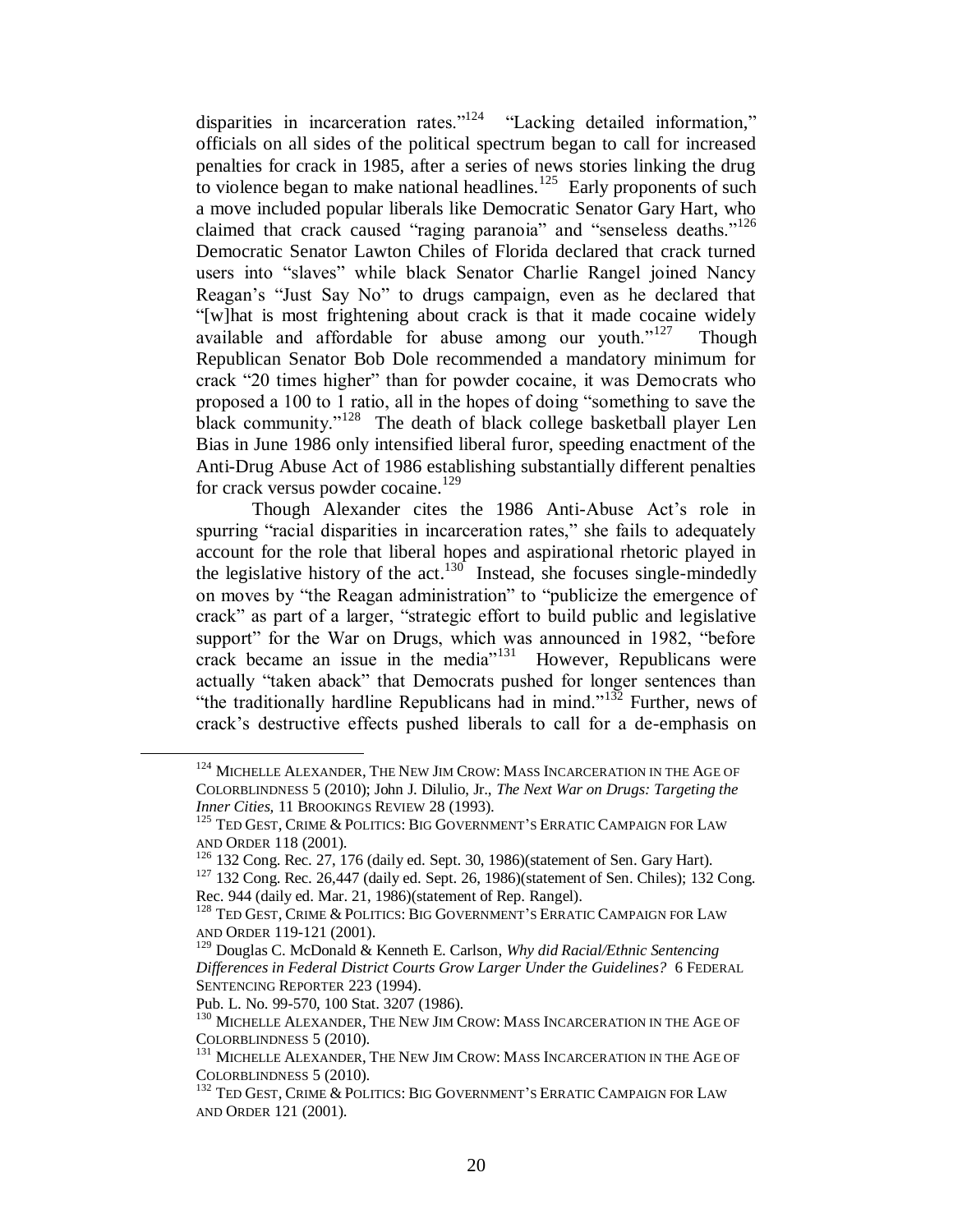Columbian cartels and a renewed focus on urban communities, inspiring noted liberals like New York Mayor Edward Koch to declare that it was "time to raise the battle flag" on drugs in  $1988$ <sup>133</sup> Others followed, arguing as Princeton Professor John J. Dilulio, Jr. did in 1993 that "[n]o new engines of inner-city job growth and revitalization can be started unless and until the drug-and-crime epidemic is checked," a move that warranted "increas[ing] our big-city police forces and prison capacity as much as is necessary to make inner-city criminals and street gangsters aware that we are fighting a war on drugs."<sup>134</sup>

As Dilulio indicates – and Alexander argues – the War on Drugs did contribute directly to the evil of mass incarceration. However, the origins of that war stemmed not simply from a conservative conspiracy, as Alexander implies, but a complex set of concerns, including a liberal desire to help minorities trapped in high crime neighborhoods. By ignoring this side of the story, Alexander provides only a partial account of "how racial oppression actually works," meanwhile missing a key parallel between mass incarceration and the old Jim Crow, namely the role that progressive politics and positive aspirations played in the creation of both regimes. $135$ 

Yet another problem with Alexander's comparison between mass incarceration and the old Jim Crow relates to her larger point about racial caste. Though she is certainly right to claim that today's criminal justice system creates an "undercaste" of ex-convicts, it actually does much more than that.<sup>136</sup> Like the criminal penalties invoked when individuals violated Jim Crow laws, so too do current criminal penalties punish poor, unskilled, and uneducated minorities who seek to escape their lower class predicament. As sociologist Jennifer Hamer notes in her recent study of life and crime in East St. Louis, Illinois; African Americans living in poverty-stricken, predominantly black areas – whether inner cities or suburbs – face few legitimate avenues of upward mobility.<sup>137</sup> Cursed with inferior schools, limited opportunities, and no money, the isolated poor rely heavily on crime, whether prostitution or drugs, to escape deprivation.<sup>138</sup> Though such individuals may be able to scrape out an existence on minimum wage jobs and legitimate part-time work, what Hamer calls "clean" hustles, their hopes of rising out of the lower class

<sup>133</sup> Edward I. Koch, *The War on Drugs* 242 SCIENCE 495 (1988).

<sup>134</sup> John J. Dilulio, Jr., *The Next War on Drugs: Targeting the Inner Cities,* 11 BROOKINGS REVIEW 33 (1993).

<sup>&</sup>lt;sup>135</sup> MICHELLE ALEXANDER, THE NEW JIM CROW: MASS INCARCERATION IN THE AGE OF COLORBLINDNESS 123 (2010).

<sup>&</sup>lt;sup>136</sup> MICHELLE ALEXANDER, THE NEW JIM CROW: MASS INCARCERATION IN THE AGE OF COLORBLINDNESS 13 (2010).

<sup>&</sup>lt;sup>137</sup> JENNIFER F. HAMER, ABANDONED IN THE HEARTLAND: WORK, FAMILY, AND LIVING IN EAST ST. LOUIS (2011). *See also* SUDHIR ALLADI VENKATESH, OFF THE BOOKS: THE UNDERGROUND ECONOMY OF THE URBAN POOR (2006).

<sup>&</sup>lt;sup>138</sup> JENNIFER F. HAMER, ABANDONED IN THE HEARTLAND: WORK, FAMILY, AND LIVING IN EAST ST. LOUIS (2011).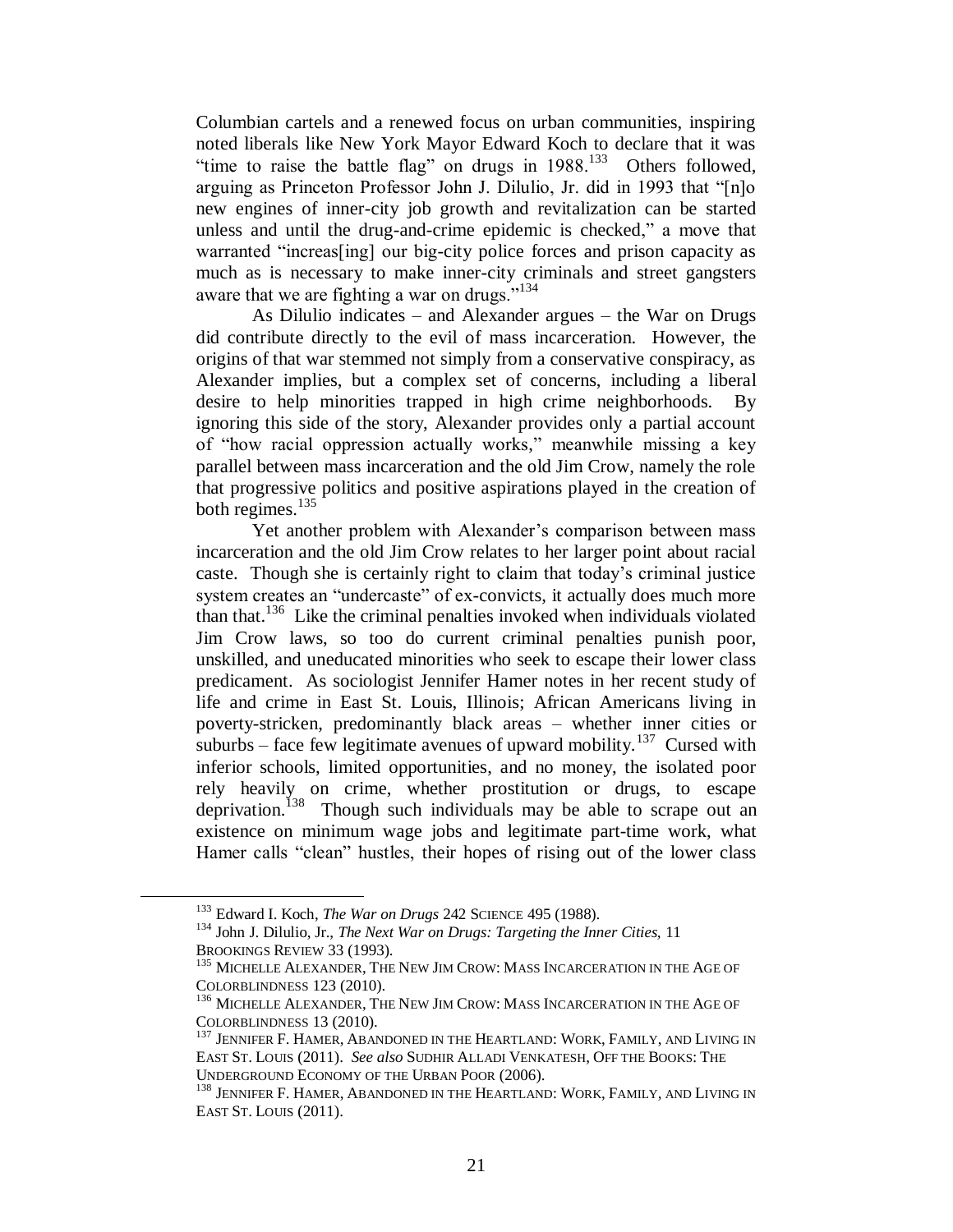often hinge on resorting to some kind of illegal activity, or "dirty hustle."<sup>139</sup> "In a poor place like East St. Louis," notes Hamer, "the decision to hustle is normal," rational, and one of the few available options for those desiring "something better."<sup>140</sup>

If Alexander placed more emphasis on Hamer's rationalization of the hustle, an acknowledgment that crime provides an important, available escape from caste, then she would be able to bolster her own argument about the "many parallels" between mass incarceration and Jim Crow, also a system that criminalized black efforts to transcend their plight.<sup>141</sup> However, placing more emphasis on reasons why disadvantaged individuals might legitimately decide to commit crime would presumably undermine Alexander's single-minded claim that both mass incarceration and Jim Crow derive from conservative "divide-and-conquer" politics, forcing her instead to make the less polemical point that a broad constellation of forces actually explains mass incarceration.<sup>142</sup> Some of these forces undoubtedly stem from conservative politics, while others involve minority efforts to rise out of poverty, not to mention liberal efforts to help minorities that have gone horribly awry, engendering perverse results.

Liberal support for harsh sentences remains the most interesting aspect of America's mass incarceration story, yet Alexander largely ignores it. Her occlusion marks perhaps the greatest weakness of her Jim Crow analogy, muddling her history of racialized systems of social control, meanwhile obscuring prescriptive solutions for dismantling those systems. For example, Alexander concludes her study by asking why the "civil rights community" has "been so slow to acknowledge" the problem of mass incarceration in America.<sup>143</sup> She posits that one problem has been an over-emphasis on litigation as a means of social change, together with a growing rift between civil rights lawyers and those most vulnerable to the criminal justice system.<sup>144</sup> Missing is sufficient acknowledgment of the bipartisan zeal for punishment that swept the nation in the 1980s and 90s, spurred by conservatives and liberals alike who believed that imprisonment might actually help the poor. $145$ 

<sup>&</sup>lt;sup>139</sup> JENNIFER F. HAMER, ABANDONED IN THE HEARTLAND: WORK, FAMILY, AND LIVING IN EAST ST. LOUIS 105 (2011).

 $^{140}$  Jennifer F. Hamer, Abandoned in the Heartland: Work, Family, and Living in EAST ST. LOUIS 105 (2011).

<sup>&</sup>lt;sup>141</sup> MICHELLE ALEXANDER, THE NEW JIM CROW: MASS INCARCERATION IN THE AGE OF COLORBLINDNESS 17 (2010).

 $^{142}$  MICHELLE ALEXANDER, THE NEW JIM CROW: MASS INCARCERATION IN THE AGE OF COLORBLINDNESS 34 (2010).

<sup>&</sup>lt;sup>143</sup> MICHELLE ALEXANDER, THE NEW JIM CROW: MASS INCARCERATION IN THE AGE OF COLORBLINDNESS 223 (2010).

<sup>&</sup>lt;sup>144</sup> MICHELLE ALEXANDER, THE NEW JIM CROW: MASS INCARCERATION IN THE AGE OF COLORBLINDNESS 225 (2010).

<sup>&</sup>lt;sup>145</sup> MICHELLE ALEXANDER, THE NEW JIM CROW: MASS INCARCERATION IN THE AGE OF COLORBLINDNESS 229 (2010).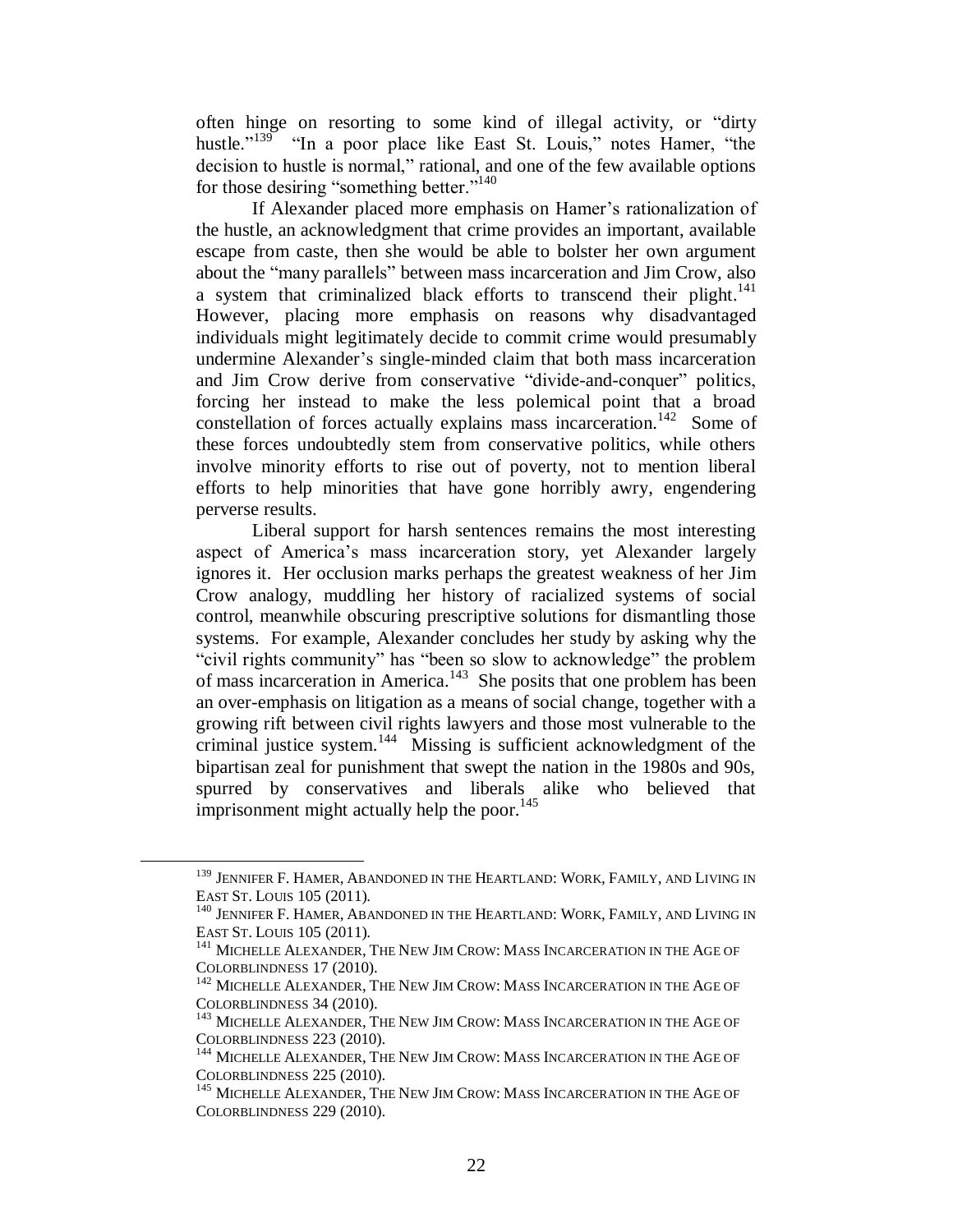Though liberal efforts to embrace the "most oppressed" actually contributed to mass incarceration, Alexander keeps her sights on conservatives, arguably missing an opportunity to accomplish her ultimate objective, namely winning support for dismantling the American prison state. For example, Alexander might be able to pick up conservative supporters by selling mass incarceration as a misguided effort at big government, stressing the waste involved in providing "[f]ederal grant money for drug enforcement" meanwhile maintaining a massive "criminal justice bureaucracy."<sup>146</sup> Such concerns could then be merged with a more traditionally liberal compassion for the poor, all the while marshaling her data to prove that lowering criminal sentences and ending the War on Drugs makes bipartisan sense. However, such a move would require junking her divide and conquer thesis in favor of a more nuanced attention to the evils wrought by liberal reform.<sup>147</sup> As the next section shall demonstrate, a similar argument could be brought to bear on the question of guns.

#### IV. THE LIBERAL WAR ON GUNS

A final critique of Alexander's thesis emerges from yet another field that has enjoyed liberal support but contributed to the mass incarceration of African Americans, namely federal gun regulation. Pursuant to 21 U.S.C. §846 and 18 U.S.C. §924, defendants found in possession of firearms who either have past felony convictions or involvement in drug trafficking, face additional prison time for carrying a weapon. $148$ 

The manner in which such gun regulations contribute to mass incarceration recently became evident in several Midwestern states as federal agents staged elaborate stings to net defendants suspected of drug distribution. To take just one example, the federal Bureau of Alcohol, Tobacco, Firearms and Explosives (ATF) joined city police in St. Louis, Missouri in a four month joint operation during the spring of 2013 that netted 159 defendants and  $267$  guns.<sup>149</sup> Though hailed by city officials as a victory against violent crime, the overwhelming number of defendants apprehended by the ATF turned out to be African American, even as questions arose concerning the predatory nature of the operation.<sup>150</sup> For

<sup>&</sup>lt;sup>146</sup> MICHELLE ALEXANDER, THE NEW JIM CROW: MASS INCARCERATION IN THE AGE OF COLORBLINDNESS 230, 232 (2010).

<sup>&</sup>lt;sup>147</sup> MICHELLE ALEXANDER, THE NEW JIM CROW: MASS INCARCERATION IN THE AGE OF COLORBLINDNESS 49 (2010).

<sup>148</sup> 21 U.S.C. §846; 18 U.S.C. §924.

<sup>149</sup> Sam Dotson, Darryl Forté and Chuck Wexler, *Local/Federal Partnerships Work in Reducing Gun Violence,* ST. LOUIS POST-DISPATCH, Sept. 4, 2013.

<sup>150</sup> Robert Patrick, *Four-Month ATF Operation in St. Louis Yields Arrests, Siezures of Guns and Drugs,* ST. LOUIS POST-DISPATCH, July 11, 2013.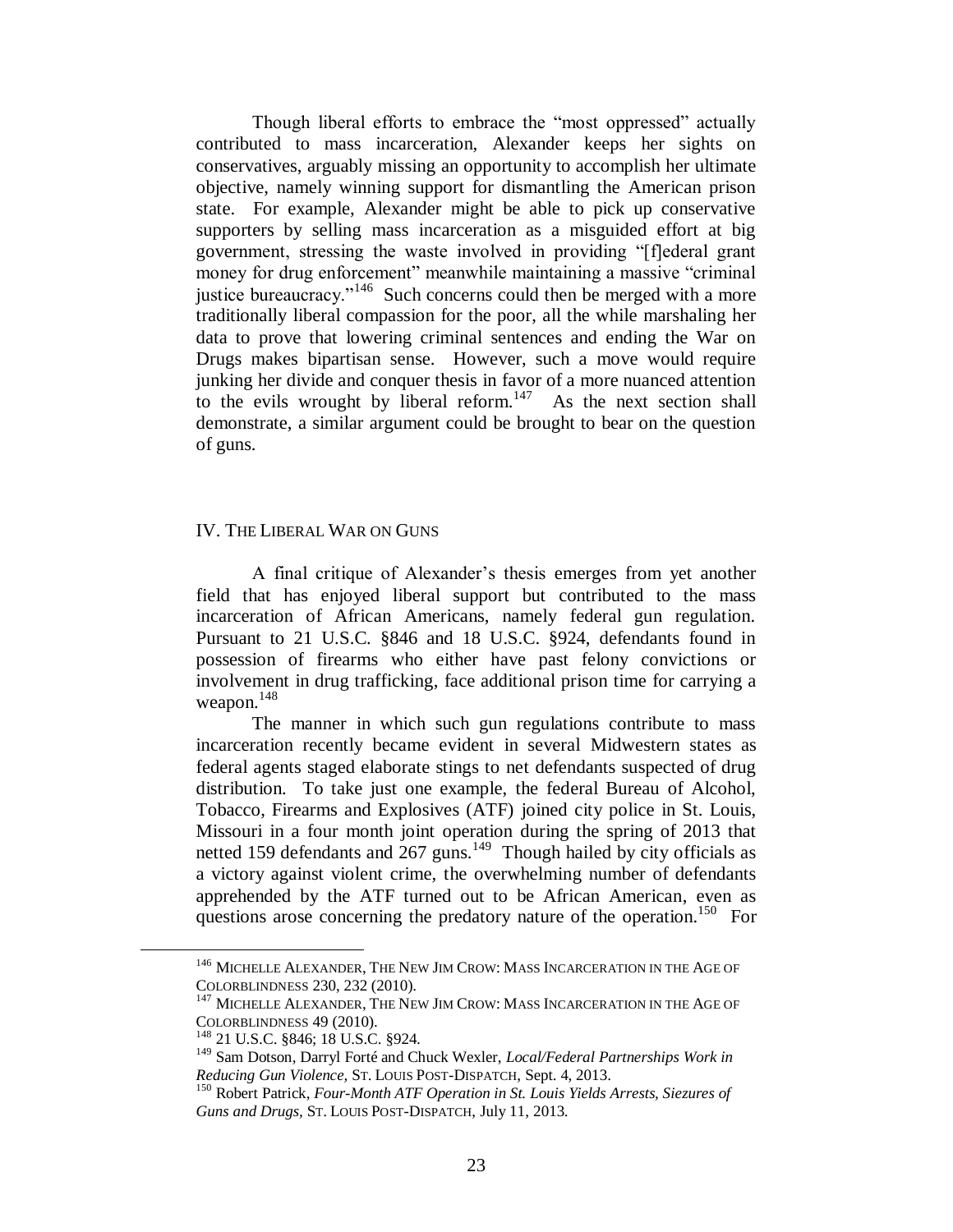example, "court records and interviews" revealed that the ATF had relied on three primary strategies for apprehending suspects in St. Louis: 1) "street-level drug purchases and arrests," 2) "a sting involving a fake drug stash house," and 3) a "St. Louis storefront used to buy guns<sup>151</sup>

In the case of the storefront, federal agents opened a tattoo parlor and then repeatedly asked customers if they might be able to sell them firearms and drugs.<sup>152</sup> Meanwhile, the stash house scheme featured an "undercover agent pretending to be a disgruntled drug courier" who actively "recruit[ed] others willing to rob a stash house claimed to be packed with drugs, and guarded by armed members of a fictional drug ring."<sup>153</sup> Once agents identified a "prospective" robber, they would then "repeatedly" ask that individual if they were "prepared to go through with the plan" and, if so, whether they could procure a weapon "to pull it off." $^{154}$  Once the unwitting robber acquired a weapon to conduct the imagined federal scheme, "[a]gents and police" would "swoop" down and arrest them. <sup>155</sup> Finally, federal agents conducted a series of "street-level drug purchases" during which undercover officers alternately purchased drugs and guns, only to then arrest the surprised sellers for federal offenses. <sup>156</sup>

Defense attorneys in St. Louis criticized several aspects of the ATF tactics, particularly the phony drug house raids. According to them, federal agents "lured" unwitting, "nonviolent drug dealers" into the drug raid scheme "with promises of huge payouts" that attracted individuals who would not otherwise have committed a home invasion, meanwhile using the "fictional amounts of drugs" invented by police to charge the defendants with federal narcotics offenses. <sup>157</sup>

Similar operations in other states incurred similar criticism. For example, a "fake ATF store" in Milwaukee drew criticism for "offering such high prices for guns that some were bought from local retailers and immediately resold to the agents."<sup>158</sup> Meanwhile, Judge Richard Posner of the Seventh Circuit argued that a fake ATF stash house scheme in Chicago presented sufficient evidence of entrapment to be submitted to a jury

<sup>151</sup> Robert Patrick, *Four-Month ATF Operation in St. Louis Yields Arrests, Siezures of Guns and Drugs,* ST. LOUIS POST-DISPATCH, July 11, 2013.

<sup>152</sup> Robert Patrick, *Four-Month ATF Operation in St. Louis Yields Arrests, Siezures of Guns and Drugs,* ST. LOUIS POST-DISPATCH, July 11, 2013.

<sup>153</sup> Robert Patrick, *Four-Month ATF Operation in St. Louis Yields Arrests, Siezures of Guns and Drugs,* ST. LOUIS POST-DISPATCH, July 11, 2013.

<sup>154</sup> Robert Patrick, *Four-Month ATF Operation in St. Louis Yields Arrests, Siezures of Guns and Drugs,* ST. LOUIS POST-DISPATCH, July 11, 2013.

<sup>155</sup> Robert Patrick, *Four-Month ATF Operation in St. Louis Yields Arrests, Siezures of Guns and Drugs,* ST. LOUIS POST-DISPATCH, July 11, 2013.

<sup>156</sup> Robert Patrick, *Four-Month ATF Operation in St. Louis Yields Arrests, Siezures of Guns and Drugs,* ST. LOUIS POST-DISPATCH, July 11, 2013.

<sup>157</sup> Robert Patrick, *Four-Month ATF Operation in St. Louis Yields Arrests, Siezures of Guns and Drugs,* ST. LOUIS POST-DISPATCH, July 11, 2013.

<sup>158</sup> Robert Patrick, *Four-Month ATF Operation in St. Louis Yields Arrests, Siezures of Guns and Drugs,* ST. LOUIS POST-DISPATCH, July 11, 2013.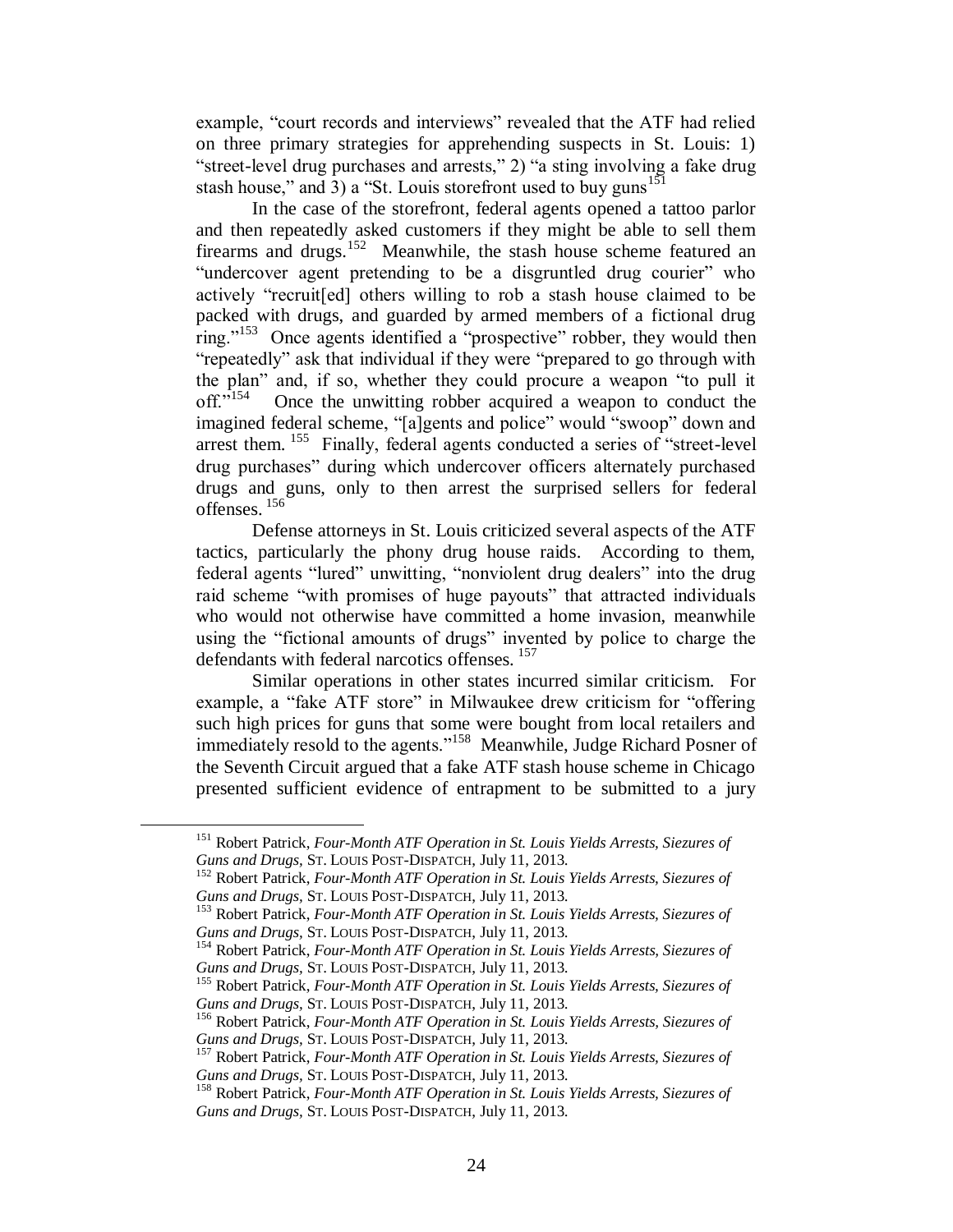precisely because it involved big money inducements.<sup>159</sup> According to Posner, "extraordinary inducements" demonstrate "that the defendant's commission of the crime for which he's being prosecuted is not reliable evidence that he was predisposed to commit it."<sup>160</sup> In the Chicago case, styled *U.S. v. Kindle,* one of the defendants "had never robbed a stash house," nor had he ever "been convicted of a drug offense."<sup>161</sup> In fact, after being released from prison in 2005 for an unrelated offense, the defendant "had tried to go straight – moving away from the city in which he'd lived and had had criminal associates and getting a legal job."<sup>162</sup> Convinced that the ATF had induced a reformed offender back into a life of crime, Posner lamented that the defendant "had earned his GED, an associate's degree, and three vocational certificates in prison, and upon release had devoted personal time to volunteer activities."<sup>163</sup> **Despite** such good works, however, the defendant nevertheless proved vulnerable to the government's ridiculously high offer of "5 to 7 kilograms of cocaine with a street value of \$135,000 to \$189,000" for completion of the phony raid; an inducement "unlike any Mayfield" had ever seen.<sup>164</sup> According to Posner, "a reasonable jury could have found that [the defendant] was not a stash house robber, or even a drug dealer of any sort, was not predisposed to attempt a stash house robbery, and accepted the invitation because of financial desperation."<sup>165</sup> Put simply, ATF stash house schemes amounted to a "disreputable tactic" employed by law enforcement to arrest minorities, "increase the amount of drugs that can be attributed to the persons stung," and "jack up their sentences."<sup>166</sup>

That St. Louis Police Chief Sam Dotson praised such stash house schemes proved uncontroversial until conservatives in the state proposed a bill aimed at curtailing federal enforcement of gun laws in the state.<sup>167</sup> Styled House Bill 436, the measure represented, for many, a reactionary move by conservatives to impugn talk of tightening gun regulations following the massacre of school children by a deranged individual in Sandy Hook, Connecticut in December 2012.<sup>168</sup> However, even as liberals across the state lamented the bill, few recognized the law as a

<sup>159</sup> *U.S. v. Kindle,* 698 F.3d 401 (2012) (Posner, J. concurring and dissenting).

<sup>160</sup> *U.S. v. Kindle,* 698 F.3d 401 (2012) (Posner, J. concurring and dissenting).

<sup>161</sup> *U.S. v. Kindle,* 698 F.3d 401 (2012) (Posner, J. concurring and dissenting).

<sup>162</sup> *U.S. v. Kindle,* 698 F.3d 401 (2012) (Posner, J. concurring and dissenting).

<sup>163</sup> *U.S. v. Kindle,* 698 F.3d 401 (2012) (Posner, J. concurring and dissenting).

<sup>164</sup> *U.S. v. Kindle,* 698 F.3d 401 (2012) (Posner, J. concurring and dissenting).

<sup>165</sup> *U.S. v. Kindle,* 698 F.3d 401 (2012) (Posner, J. concurring and dissenting).

<sup>166</sup> *U.S. v. Kindle,* 698 F.3d 401 (2012) (Posner, J. concurring and dissenting) citing Eda

Katharine Tinto, *Undercover Policing, Overstated Culpability* 34 CARDOZO LAW REV. \_\_ (2013).

<sup>&</sup>lt;sup>167</sup> *St Louis Police Chiefs, Mo. Police Union Oppose Gun Law Veto Override, Sept. 5,* 2013. Retrieved Oct. 18, 2013 from http://stlouis.cbslocal.com/2013/09/05/in-letter-tohouse-speaker-chief-fitch-opposes-gun-law-veto/

<sup>&</sup>lt;sup>168</sup> St Louis Police Chiefs, Mo. Police Union Oppose Gun Law Veto Override, Sept. 5, 2013. Retrieved Oct. 18, 2013 from http://stlouis.cbslocal.com/2013/09/05/in-letter-tohouse-speaker-chief-fitch-opposes-gun-law-veto/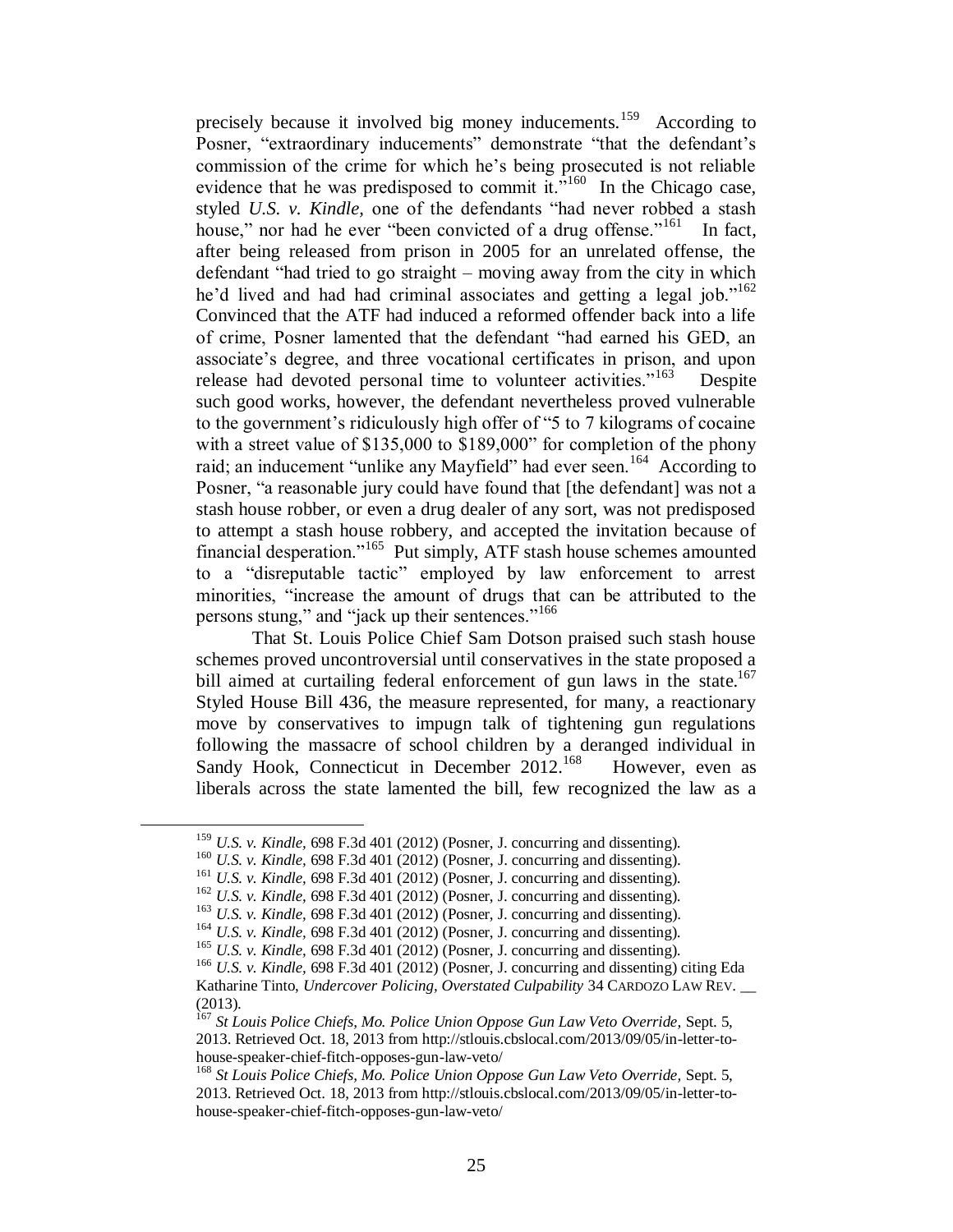potential brake on federal prosecutions of overwhelmingly black criminal defendants in St. Louis and Kansas City … except for Chief Dotson, who wrote an impassioned letter endorsing a gubernatorial veto of the statute.<sup>169</sup> As Dotson described it, the conservative gun law would disrupt joint operations between the city's police department and federal law enforcement; a problem since "federal agencies provide important resources in personnel, equipment, and intelligence about violent criminals."<sup>170</sup> Dotson's public protest revealed an arguably bizarre synergy between robust endorsements of the Second Amendment and the curtailment of mass incarceration in America.<sup>171</sup>

While Alexander focuses her critique of mass incarceration on conservative social policies stemming from the Reagan-era War on Drugs, the St. Louis story suggests a more complicated scenario.<sup>172</sup> There, the ATF's aggressive enforcement of federal gun laws, an issue that liberals tend to support, contributed directly to the "entrapment" of African Americans who might otherwise have remained clear of prison.<sup>173</sup> At least this was the position of  $7<sup>th</sup>$  Circuit Judge Richard Posner, who expressed open disdain for federal gun control tactics in *United States v. Kindle.<sup>174</sup>*

However, lifting such regulations garnered little support on the left.<sup>175</sup> On the contrary, it was conservative support for the Second Amendment that promised tactics likely to disrupt black incarceration. Even if House Bill 436 represented an unreasonable means of slowing minority imprisonment in Missouri, in other words, the mere fact that rural conservatives flaunted the police suggests a potential paradigm shift in the politics of crime control in America. According to Alexander, conservatives and police bonded for much of the post-*Brown* era, jointly celebrating the War on Drugs.<sup>176</sup> However, that bond seems to have come unglued as conservative fears of government overreaching provide new rhetorical possibilities for curtailing criminal justice excess. Here, the rhetoric of freedom and firearms provides a new frame, perhaps a more

<sup>&</sup>lt;sup>169</sup> St Louis Police Chiefs, Mo. Police Union Oppose Gun Law Veto Override, Sept. 5, 2013. Retrieved Oct. 18, 2013 from http://stlouis.cbslocal.com/2013/09/05/in-letter-tohouse-speaker-chief-fitch-opposes-gun-law-veto/

<sup>170</sup> Sam Dotson, Darryl Forté and Chuck Wexler, *Local/Federal Partnerships Work in Reducing Gun Violence,* ST. LOUIS POST-DISPATCH, Sept. 4, 2013.

<sup>&</sup>lt;sup>171</sup> MICHELLE ALEXANDER, THE NEW JIM CROW: MASS INCARCERATION IN THE AGE OF COLORBLINDNESS 223 (2010).

<sup>&</sup>lt;sup>172</sup> MICHELLE ALEXANDER, THE NEW JIM CROW: MASS INCARCERATION IN THE AGE OF COLORBLINDNESS 40-58 (2010).

<sup>173</sup> *U.S. v. Kindle,* 698 F.3d 401 (2012) (Posner, J. concurring and dissenting) citing Eda Katharine Tinto, *Undercover Policing, Overstated Culpability* 34 CARDOZO LAW REV. \_\_ (2013).

<sup>174</sup> *U.S. v. Kindle,* 698 F.3d 401 (2012).

<sup>175</sup> *U.S. v. Kindle,* 698 F.3d 401 (2012) (Posner, J. concurring and dissenting) citing Eda Katharine Tinto, *Undercover Policing, Overstated Culpability* 34 CARDOZO LAW REV. \_\_ (2013).

<sup>&</sup>lt;sup>176</sup> MICHELLE ALEXANDER, THE NEW JIM CROW: MASS INCARCERATION IN THE AGE OF COLORBLINDNESS 40-58 (2010).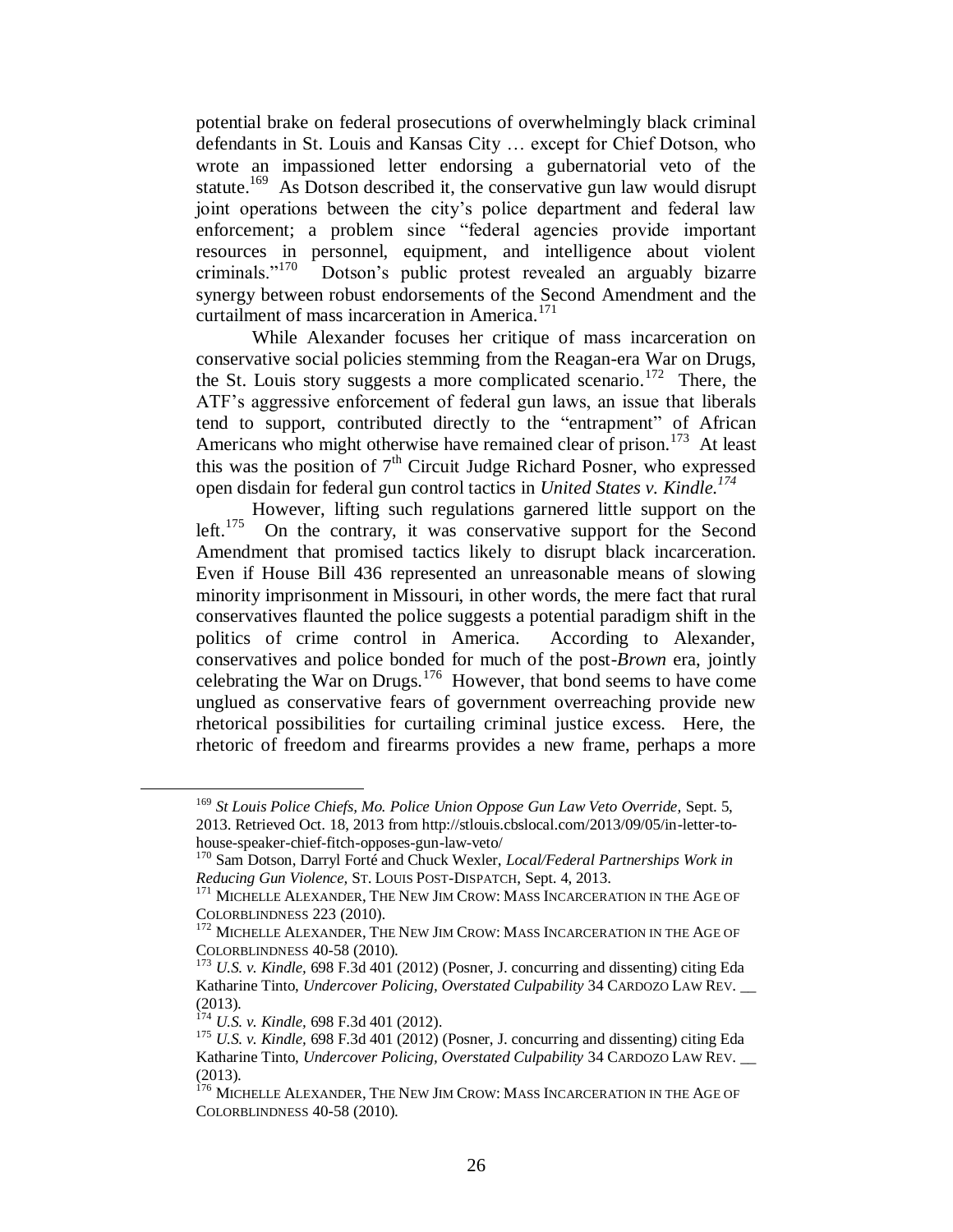powerful frame, than Alexander's emphasis on the need to develop "an ethic of genuine care, compassion, and concern for every human being."<sup>177</sup> Precisely such rhetoric was invoked in Missouri to kill House Bill 436, even as the ATF proffered its irresistible stash house schemes.<sup>178</sup>

### V. CONCLUSION

That liberals endorsed both federal gun control and the War on Drugs is not something Michelle Alexander pays sufficient attention to in *The New Jim Crow.<sup>179</sup>* Yet, liberal zeal for incarceration goes to the heart of her book, undermining her thesis that harsh sentences derive almost entirely from conservative efforts to divide the working class along racial lines; a thesis that she extends to the rise of racial segregation, or Jim Crow. Why Alexander focuses almost exclusively on conservative efforts to "bribe" poor whites deserves some comment, if for no other reason than to place her theory within a broader, intellectual context.<sup>180</sup> Mildly reminiscent of Marxian "false consciousness," Alexander's notion of a false working class "consensus" coincides with a long tradition of American historiography placing "class and economic divisions" at the center of politics.<sup>181</sup> To such historians, including C. Vann Woodward, race remains primarily an "instrumental" device employed by elites to manipulate the poor.<sup>182</sup> As historian John Cell puts it, " $r$ ] acism is indeed what Lenin called false consciousness."<sup>183</sup>

<sup>&</sup>lt;sup>177</sup> MICHELLE ALEXANDER, THE NEW JIM CROW: MASS INCARCERATION IN THE AGE OF COLORBLINDNESS 258 (2010).

<sup>&</sup>lt;sup>178</sup> According to the Police Executive Research Forum, for example, "the number one strategy that police chiefs consider most effective in preventing gun violence is submitting cases to the U.S. attorney for prosecution. Police chiefs wish that federal prosecutors could handle more gun violence cases resulting from partnerships between local police and federal agents." Dotson also referenced federal sentencing policy, arguing that "Federal criminal sentences for gun violence are usually more certain than those provided under state law,"and "[a]nd federal agencies provide important resources in personnel, equipment, and intelligence about violent criminals."Sam Dotson, Darryl Forté and Chuck Wexler, *Local/Federal Partnerships Work in Reducing Gun Violence,* ST. LOUIS POST-DISPATCH, Sept. 4, 2013.

<sup>179</sup> *See supra* §III.

<sup>&</sup>lt;sup>180</sup> MICHELLE ALEXANDER, THE NEW JIM CROW: MASS INCARCERATION IN THE AGE OF COLORBLINDNESS 34 (2010).

<sup>&</sup>lt;sup>181</sup> EDWARD L. AYERS, THE PROMISE OF THE NEW SOUTH: LIFE AFTER RECONSTRUCTION 488 n.11 (1992).

<sup>&</sup>lt;sup>182</sup> For a concise discussion of the relationship between class and race in southern historiography, see EDWARD L. AYERS, THE PROMISE OF THE NEW SOUTH: LIFE AFTER RECONSTRUCTION 488 n.11 (1992). *See also* C. VANN WOODWARD, THE STRANGE CAREER OF JIM CROW ( $3^{\text{rd}}$  ed. 1974); J. Morgan Kousser, The Shaping of Southern POLITICS: SUFFRAGE RESTRICTION AND THE ESTABLISHMENT OF THE ONE-PARTY SOUTH, 1880-1910 (1974); JOHN W. CELL, THE HIGHEST FORM OF WHITE SUPREMACY: THE ORIGINS OF SEGREGATION IN SOUTH AFRICA AND THE AMERICAN SOUTH 117 (1982). <sup>183</sup> JOHN W. CELL, THE HIGHEST FORM OF WHITE SUPREMACY: THE ORIGINS OF SEGREGATION IN SOUTH AFRICA AND THE AMERICAN SOUTH 117 (1982).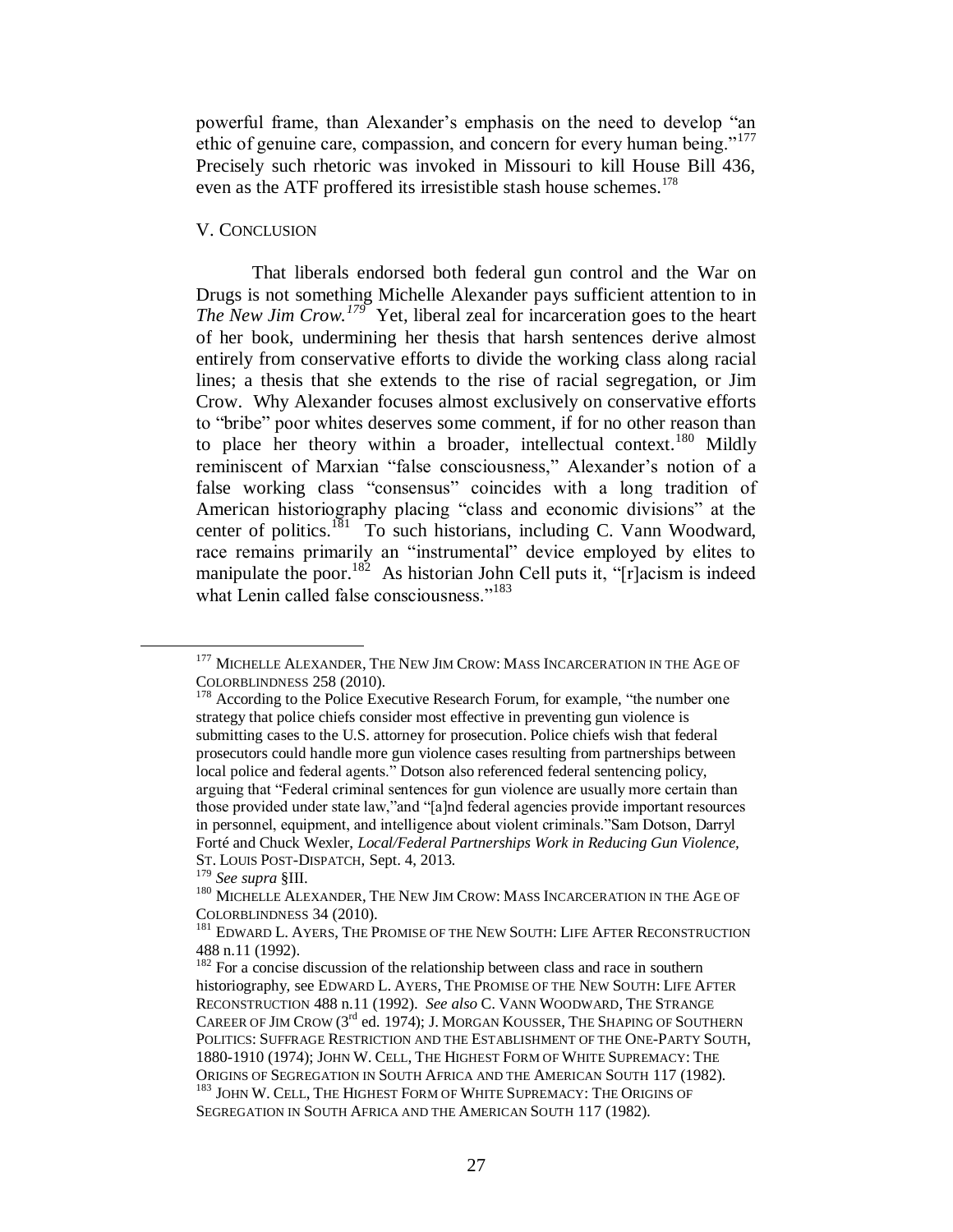Yet, recent historians have begun to move away from Leninist takes on the origins of Jim Crow, suggesting that segregation and disfranchisement stemmed not simply from elite efforts to divide the poor, but more complex interactions between middle and upper class southerners, including progressive efforts to advance black interests. As Section I of this article sought to demonstrate, many of the early supporters of racial segregation, or Jim Crow, were progressives, individuals who argued that separating the races promised to reduce racial violence and help African Americans establish their own institutions and traditions free from white interference and control. 184

That Jim Crow proved an evil system is worth underscoring, precisely because it demonstrates the manner in which aspirational politics can yield unanticipated, negative effects. Section II provides another example of this, noting how liberal reforms in criminal procedure also contributed to mass incarceration. Not long after the Supreme Court's liberal ruling in *Mapp v. Ohio*, for example, reports began to emerge that the decision had actually wreaked unanticipated negative effects on the streets, prompting police to develop intrusive, violent methods of evidence gathering.<sup>185</sup> As moderates sought to curb police procedure, they As moderates sought to curb police procedure, they advanced a structured model of "stop and frisk" aimed at curbing police abuses.<sup>186</sup> However, this model proved to have its own perverse effects, greatly facilitating the extent to which police could peacefully stop and apprehend black suspects on the street.<sup>187</sup> As Alexander herself notes, the rise of stop and frisk provided the first vital "step" in the larger process of achieving "racially discriminatory results" in American criminal justice.<sup>188</sup>

The ultimate manifestation of racial discrimination in criminal justice, concludes Alexander, is the War on Drugs, a campaign that she attributes to conservative wedge politics aimed at dividing America's working class. Yet, as Section III of this Article illustrates, liberal aspirations contributed to the war as well. Not only did well-known democrats like Joe Biden and Gary Hart endorse harsher drug sentences out of an interest in helping rid black communities of drugs, but Democrats worked closely with Republicans on developing new punishment schemes, including sentencing guidelines aimed at reducing judicial corruption, albeit with devastating results. $189$ 

Finally, current liberal enthusiasm for federal gun regulations, a sympathetic project in the wake of tragedies like Sandy Hook, also bears examination as a potential contributor to black incarceration. As recent ATF stings across the Midwest reveal, federal gun laws tend to target the

<sup>184</sup> *See supra* §I.

<sup>185</sup> *See supra* §II.

<sup>186</sup> *See supra* §II.

<sup>187</sup> *See supra* §II.

<sup>188</sup> MICHELLE ALEXANDER, THE NEW JIM CROW: MASS INCARCERATION IN THE AGE OF COLORBLINDNESS 103 (2010).

<sup>189</sup> *See supra* §III.